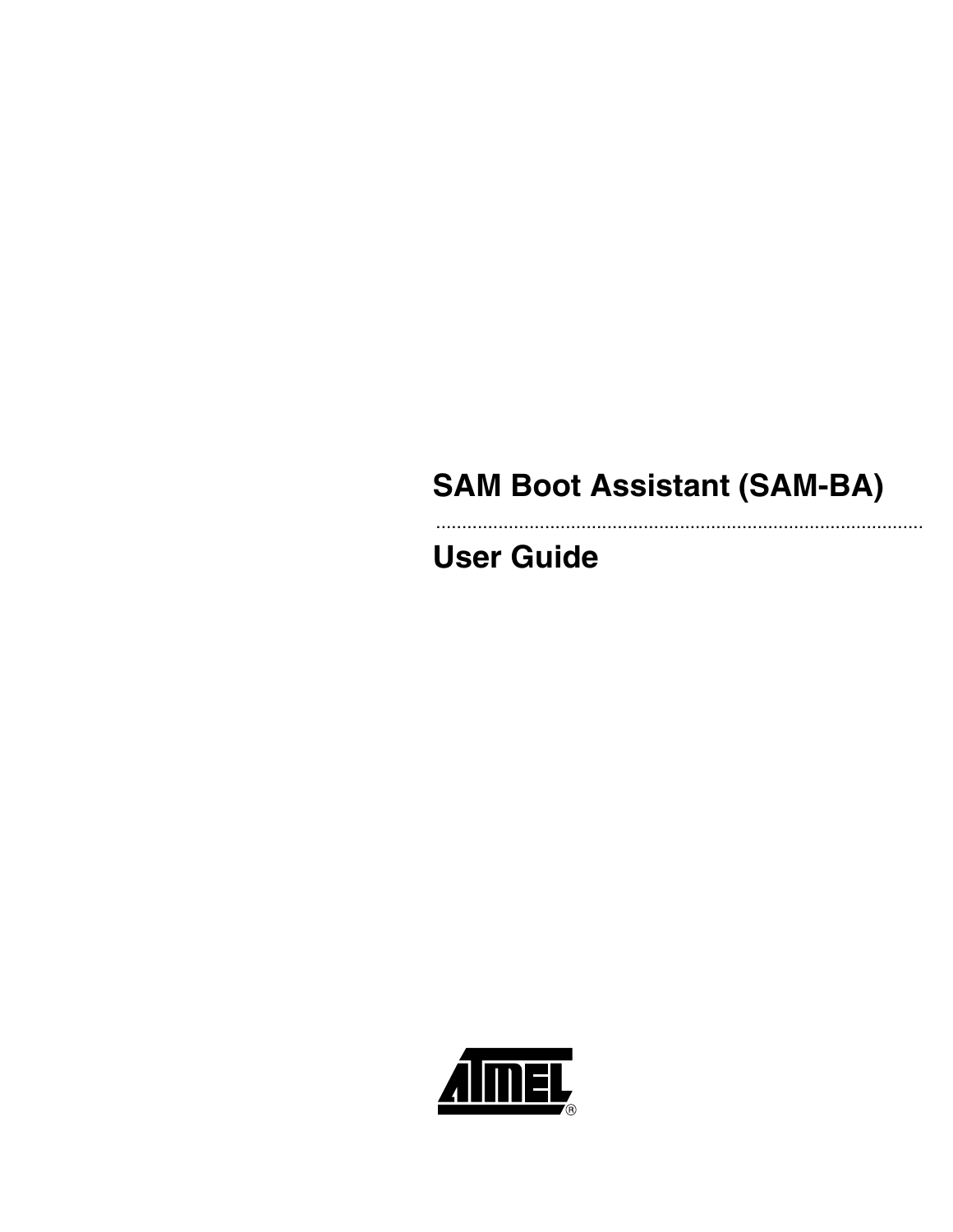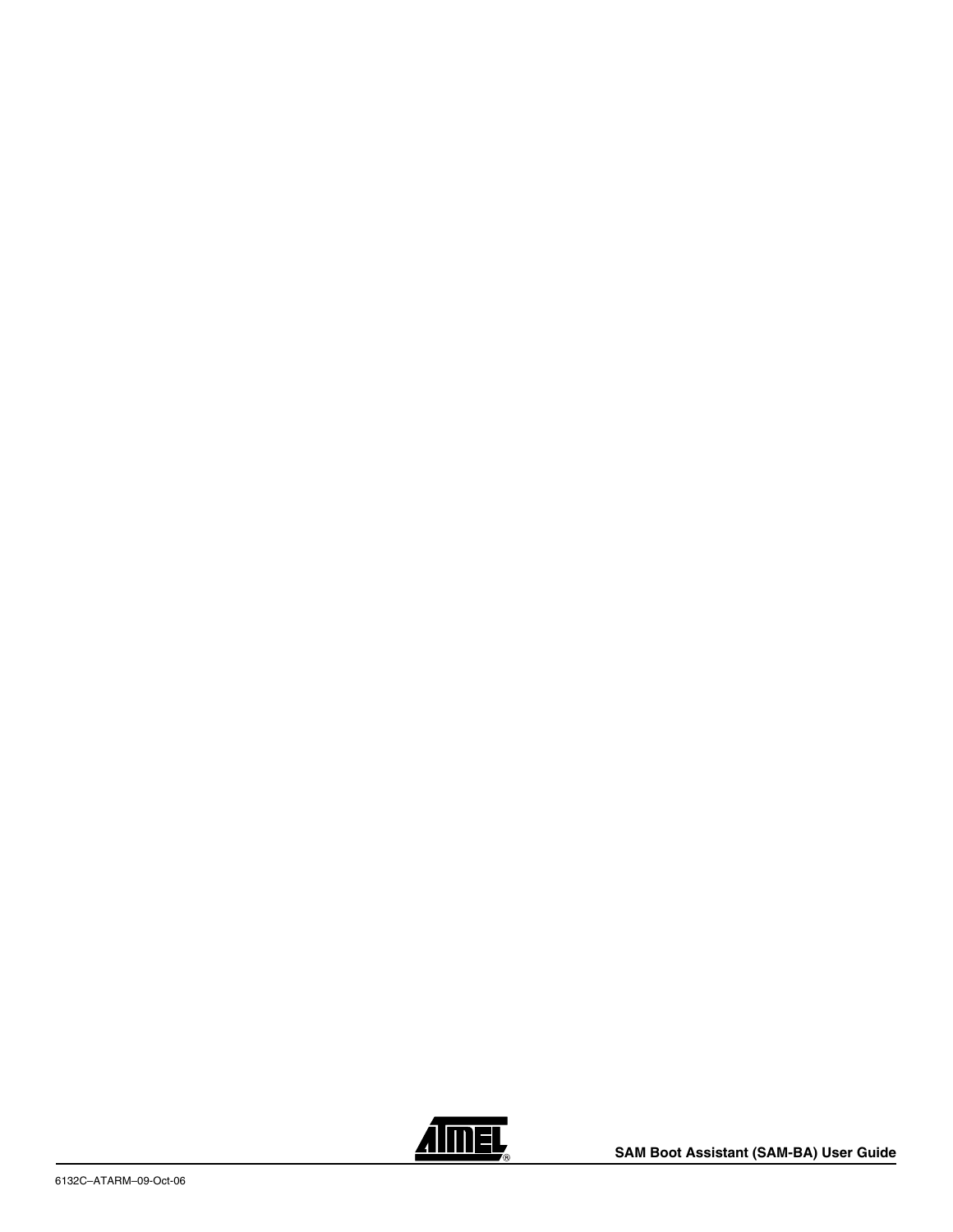### **Table of Contents**



| <b>Section 1</b> |         |                                                |  |
|------------------|---------|------------------------------------------------|--|
|                  |         |                                                |  |
| 1.1              |         |                                                |  |
| 1.2              |         |                                                |  |
| <b>Section 2</b> |         |                                                |  |
|                  |         |                                                |  |
| 2.1              |         |                                                |  |
| <b>Section 3</b> |         |                                                |  |
|                  |         |                                                |  |
| 3.1              |         |                                                |  |
| 3.2              |         |                                                |  |
| 3.3              |         |                                                |  |
| 3.4              |         |                                                |  |
| 3.5              |         |                                                |  |
|                  | 3.5.1   |                                                |  |
|                  | 3.5.2   |                                                |  |
| 3.6              |         |                                                |  |
|                  | 3.6.1   |                                                |  |
|                  | 3.6.2   |                                                |  |
|                  | 3.6.3   |                                                |  |
|                  | 3.6.4   |                                                |  |
|                  | 3.6.5   |                                                |  |
|                  | 3.6.5.1 |                                                |  |
|                  | 3.6.5.2 |                                                |  |
|                  | 3.6.5.3 | Reading NAND Flash from a User Application 3-9 |  |
| 3.7              |         |                                                |  |
|                  | 3.7.1   |                                                |  |
| 3.8              |         |                                                |  |
|                  | 3.8.1   |                                                |  |
|                  | 3.8.2   |                                                |  |
|                  | 3.8.3   |                                                |  |
| 3.9              |         |                                                |  |
|                  |         |                                                |  |

### **Section 4**

 $\mathbf i$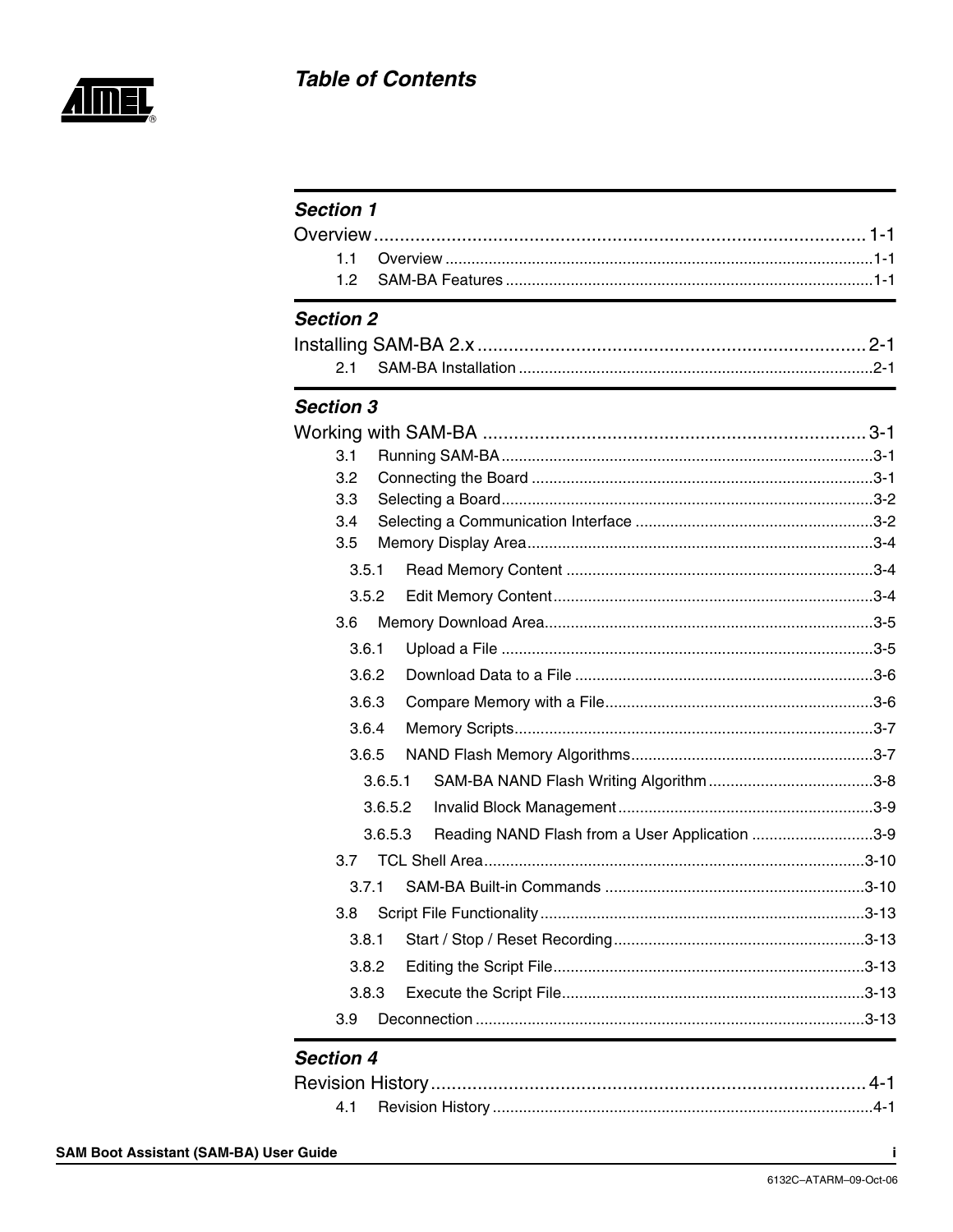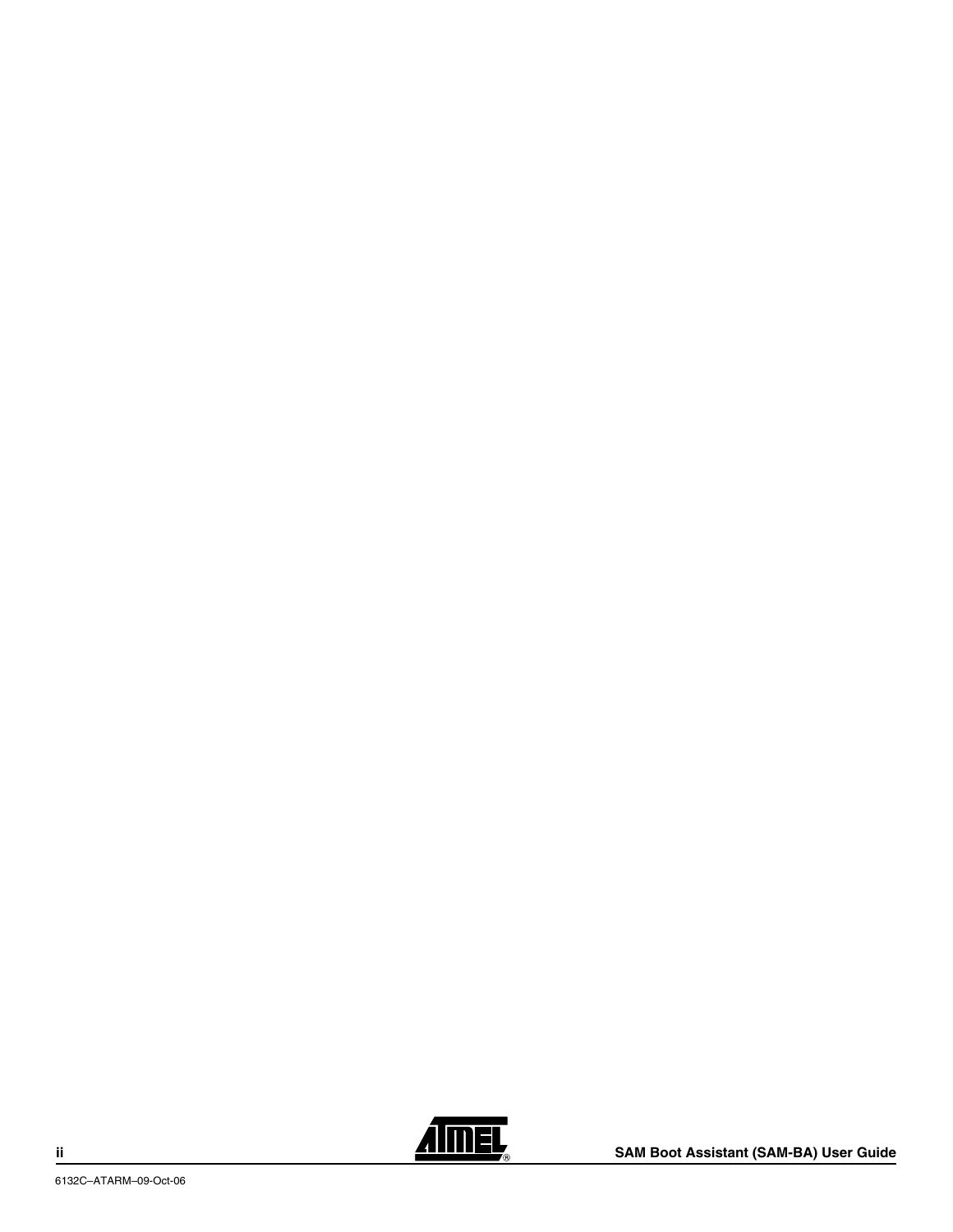<span id="page-4-0"></span>

# **Section 1**

## **Overview**

### <span id="page-4-2"></span><span id="page-4-1"></span>**1.1** Overview The SAM Boot Assistant (SAM-BA<sup>™</sup>) software provides a means of easily programming various Atmel<sup>®</sup> AT91 ARM<sup>®</sup> Thumb<sup>®</sup>-based devices. It runs under Windows<sup>®</sup> 2000 and XP. SAM-BA 2.0 is based on AT91Boot\_DLL dll. Communicating with the target device may be done through an RS232, a USB link or a JTAG link. This guide gives step-by-step instructions for using the software: ■ Section 1 provides an overview. ■ Section 2 describes software installation. ■ Section 3 details the steps necessary to program an AT91 device with SAM-BA. **1.2 SAM-BA Features** Key features of the SAM-BA software are: ■ Performs in-system programming through JTAG, RS232 or USB interfaces ■ May be used via a Graphical User Interface or started from a DOS window ■ Runs under Windows 2000 and XP ■ Memory and peripheral display content

- <span id="page-4-4"></span><span id="page-4-3"></span>■ Target device memory control: read, write, erase, configure, verify, etc.
- **User scripts available**
- User scripts executable from SAM-BA Graphical User Interface or a shell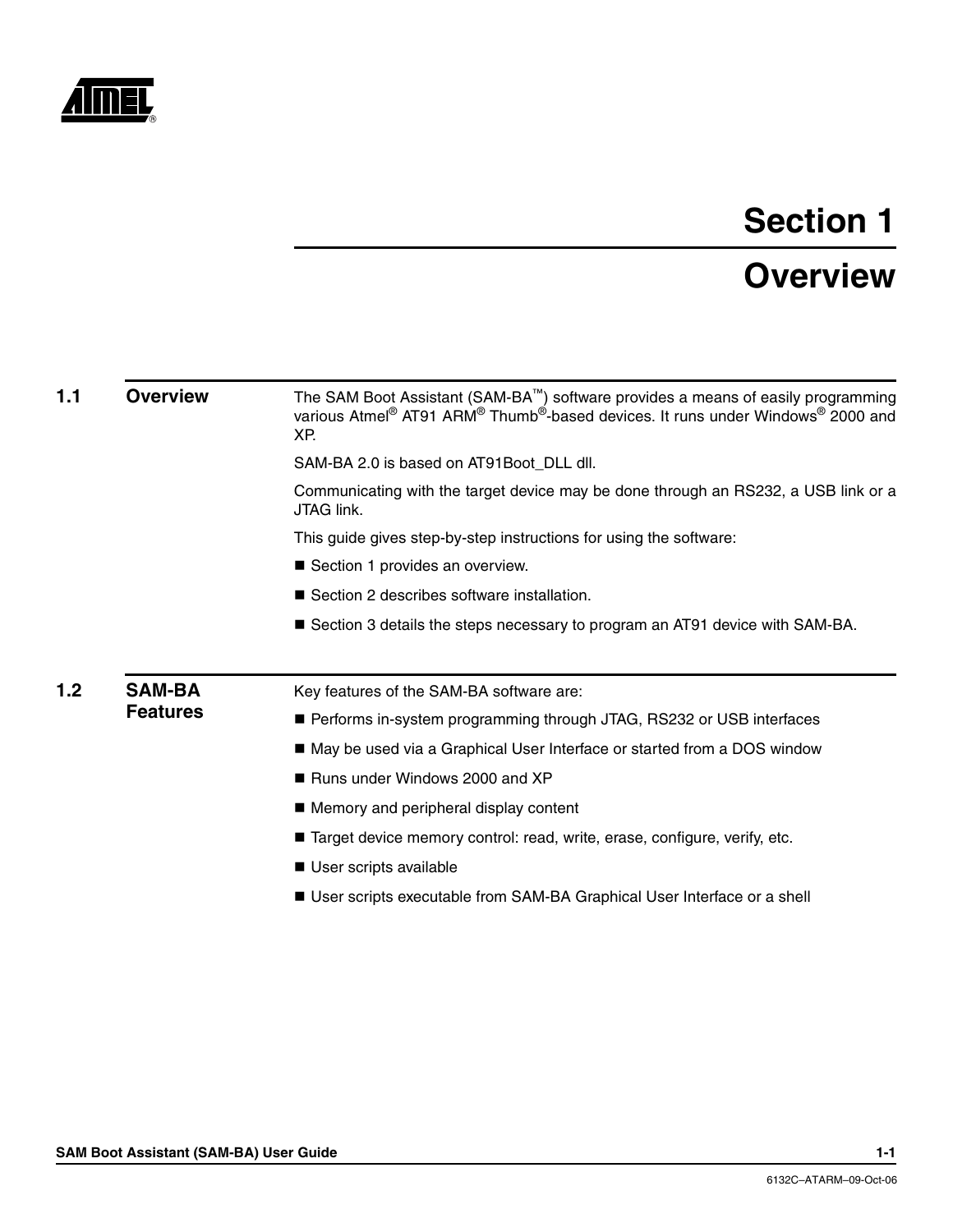*Overview*

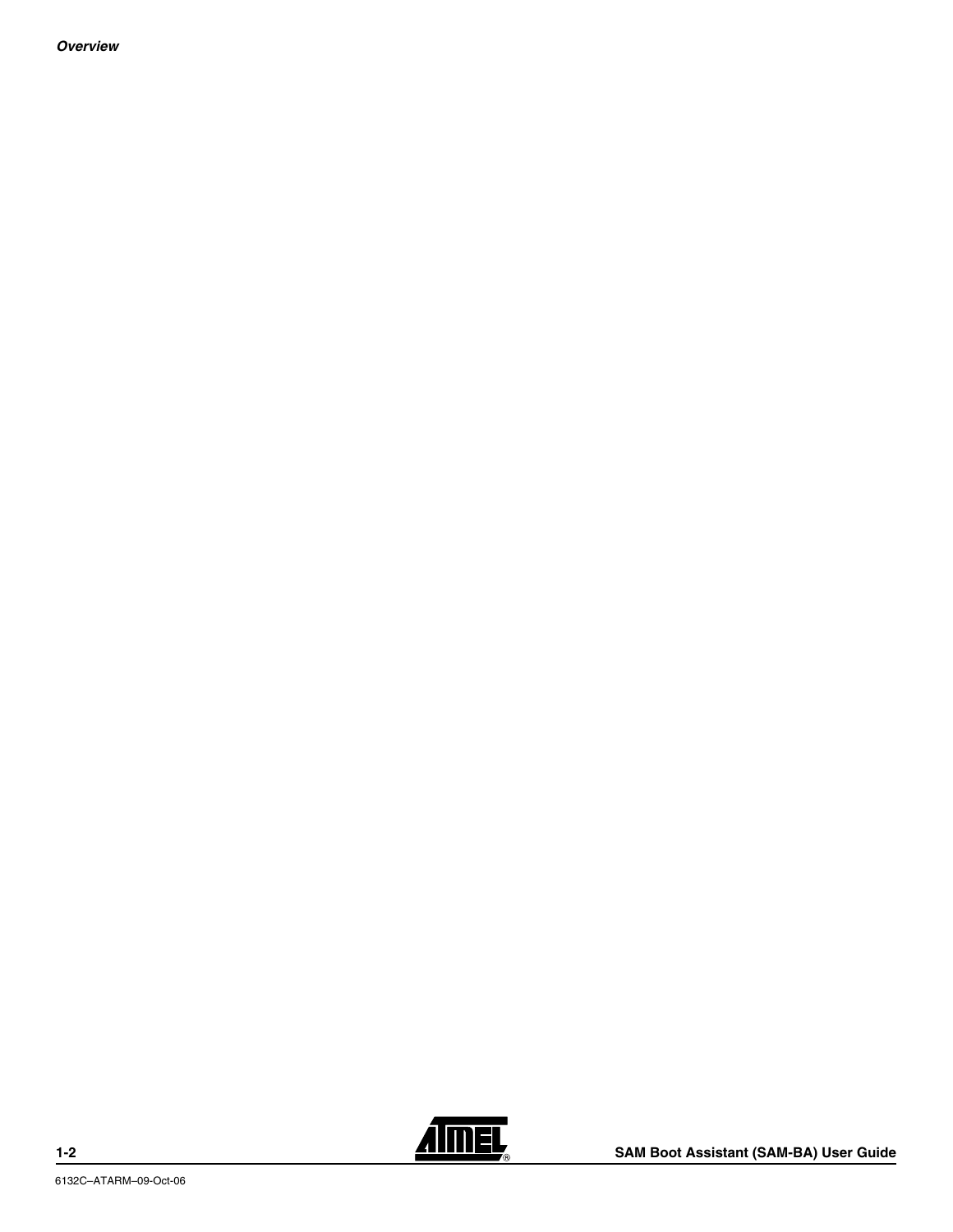

## **Section 2**

## <span id="page-6-1"></span><span id="page-6-0"></span>**Installing SAM-BA 2.x**

### <span id="page-6-2"></span>**2.1 SAM-BA Installation** To install SAM-BA 2.0 (or higher) on a PC: 1. Uninstall the previous version of SAM-BA if already installed. 2. Uninstall the previous version of AT91-ISP if already installed. SAM-BA 2.0 (or higher) is part of AT91-ISP installation program. 3. Run the **Install AT91-ISP.exe** program. 4. Follow the installation program instructions. 5. When prompted for an installation directory, specify your AT91-ISP installation directory. SAM-BA 2.0 is installed in the following directory: YOUR\_AT91-ISP\_INSTALL\_DIRECTORY\SAM-BA v2.x

**SAM Boot Assistant (SAM-BA) User Guide 2-1**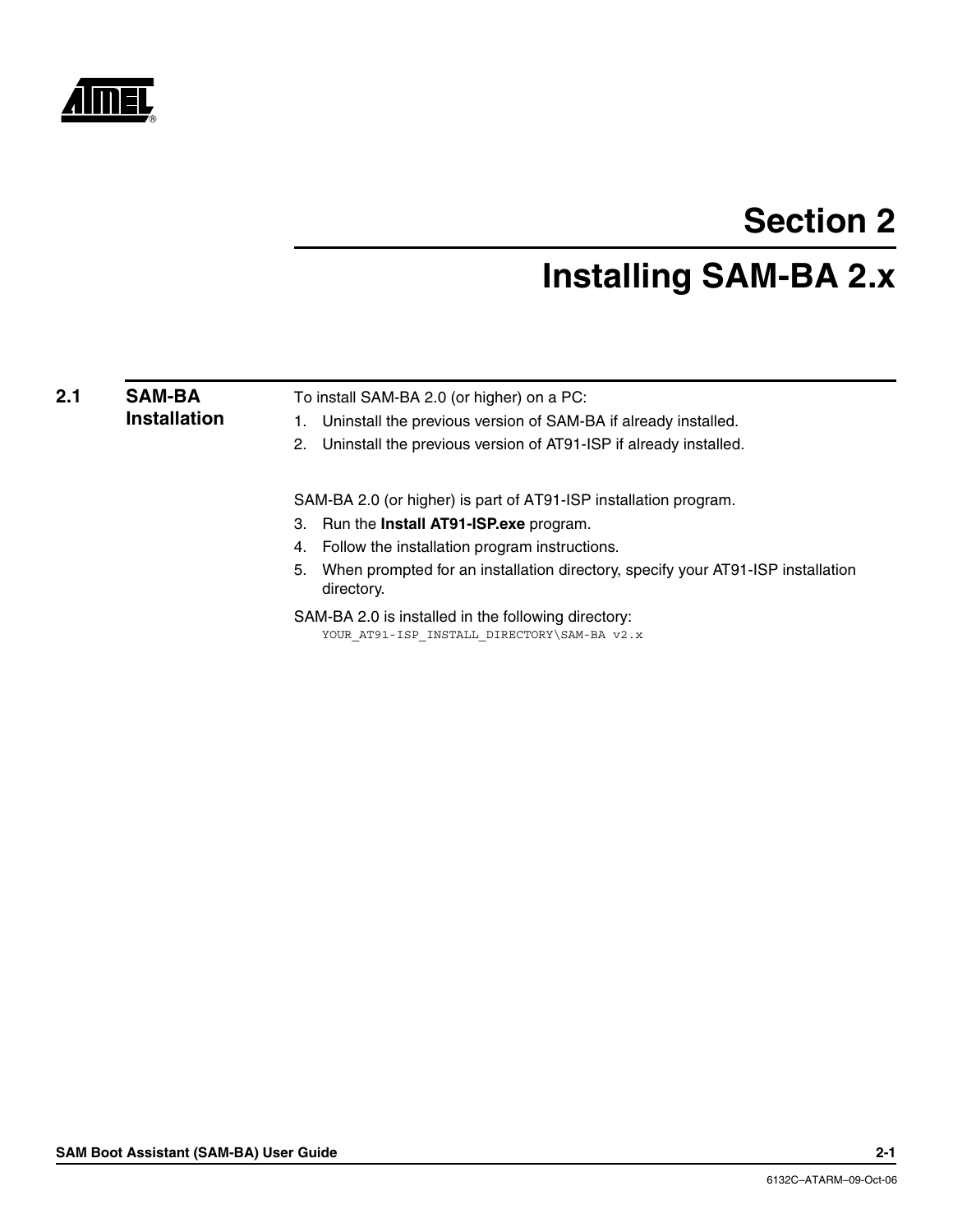*Installing SAM-BA 2.x*

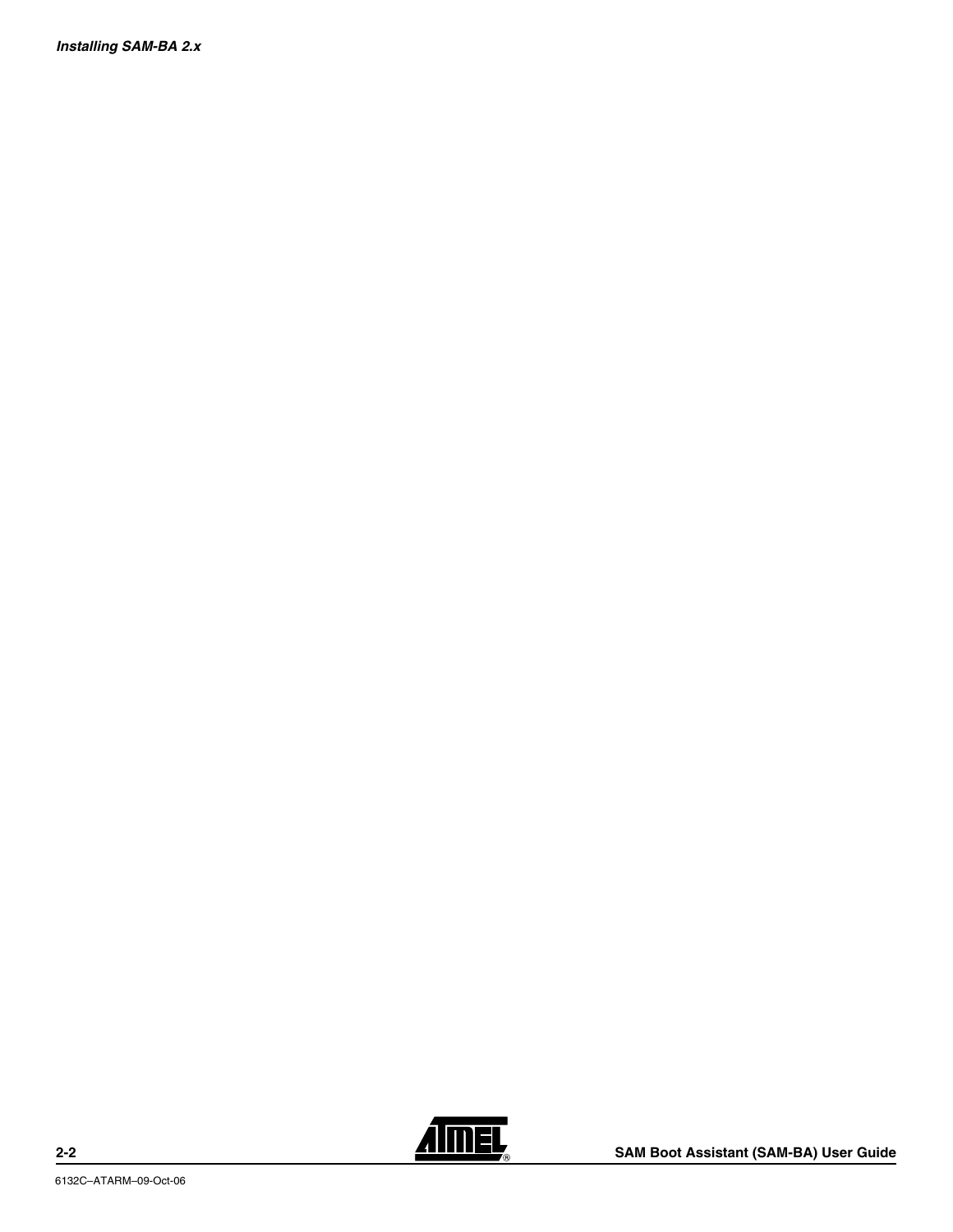

## **Section 3**

# <span id="page-8-1"></span><span id="page-8-0"></span>**Working with SAM-BA**

<span id="page-8-4"></span><span id="page-8-3"></span><span id="page-8-2"></span>

| 3.1 | <b>Running</b><br><b>SAM-BA</b>       |        | It is now possible for SAM-BA to execute TCL script files directly from a shell without<br>using the Graphical User Interface.                                        |
|-----|---------------------------------------|--------|-----------------------------------------------------------------------------------------------------------------------------------------------------------------------|
|     |                                       |        | Connect your board to your communication interface (either the host serial port or the<br>USB device port).                                                           |
|     |                                       |        | Warning: The USB cable must NOT be connected to the board for an RS232 use,<br>otherwise the USB interface is chosen by default.                                      |
|     |                                       |        | There are two different ways to start SAM-BA:                                                                                                                         |
|     |                                       |        | 1. Click on the different SAM-BA icons                                                                                                                                |
|     |                                       | or     |                                                                                                                                                                       |
|     |                                       | 2.     | Type in a shell:                                                                                                                                                      |
|     |                                       |        | > [Install Directory]/SAM-BA.exe [Communication Interface] [Board] [Script_File]<br>[Script_File Args]                                                                |
|     |                                       | where: |                                                                                                                                                                       |
|     |                                       |        | ■ [Communication Interface]: "\usb\ARM0" for USB, "\iink\ARM0" for JTAG, "COMx" for<br>RS232 where x is the COM port number                                           |
|     |                                       |        | ■ [Board]: the name of the board accessible through the Choose Protocol window (see<br>Figure 3-1)                                                                    |
|     |                                       |        | ■ [Script_File] (Optional): Path to the TCL Script File to execute                                                                                                    |
|     |                                       |        | ■ [Script_File Args] (Optional): TCL Script File Arguments                                                                                                            |
|     |                                       |        | For example: > C:\SAM-BA.exe \usb\ARM0 AT91SAM7S64-EK lib/historyCommand.tcl<br>AT91C_DBGU_THR                                                                        |
|     |                                       |        | <b>Note:</b> If you enter fewer than three arguments in the command line, SAM-BA opens<br>the Choose Protocol window.                                                 |
|     |                                       | Note:  | If you enter bad arguments in the command line or if there are communication<br>problems, SAM-BA is not able to start.                                                |
|     |                                       |        |                                                                                                                                                                       |
| 3.2 | <b>Connecting the</b><br><b>Board</b> |        | As SAM-BA uses AT91Boot_DLL Scan function to determine all devices connected to<br>the PC, it is recommended to connect the target to the PC before launching SAM-BA. |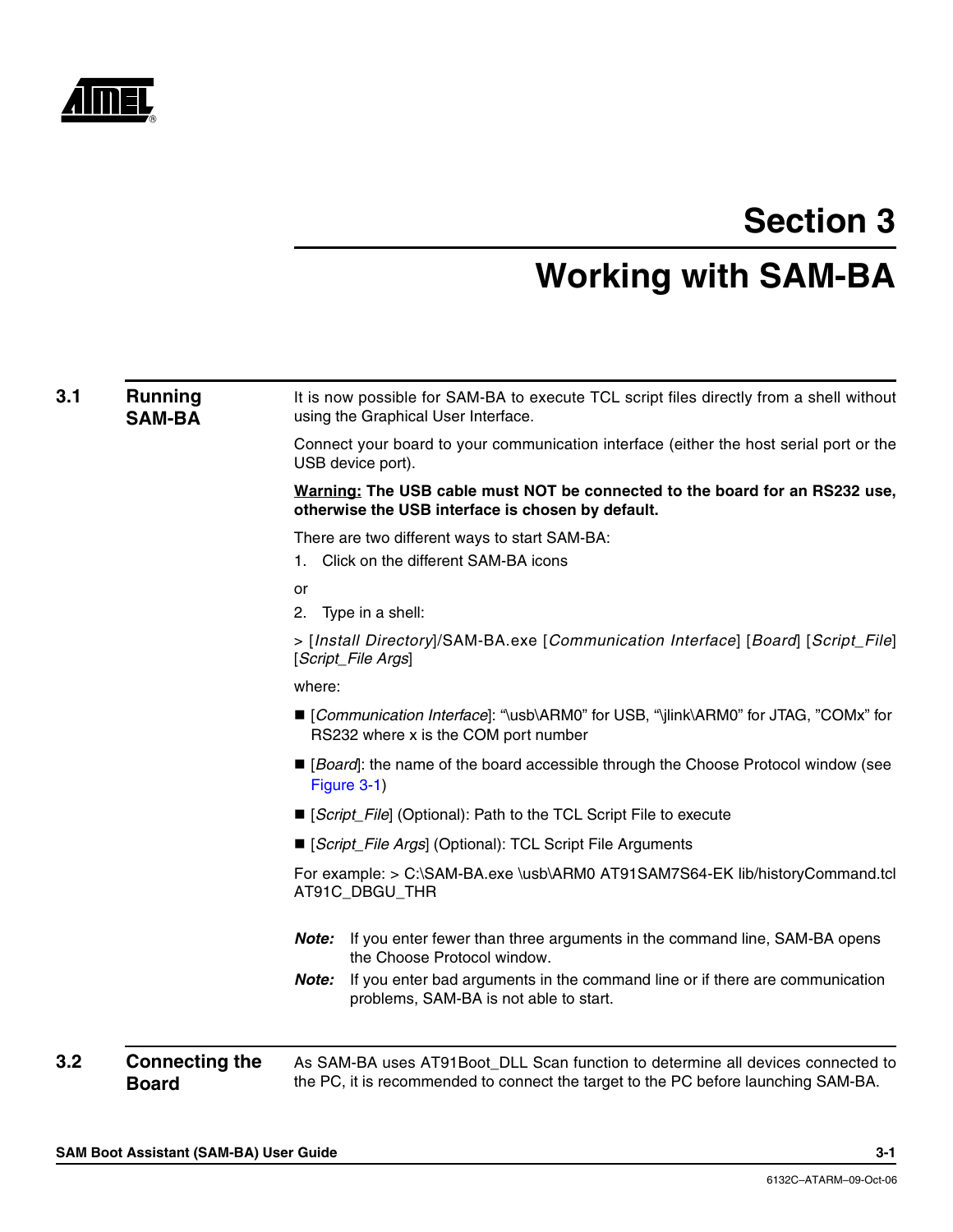#### <span id="page-9-0"></span>**3.3 Selecting a Board** When SAM-BA starts, a pop-up window (see [Figure 3-1\)](#page-9-2) appears that allows you to choose the board. Once SAM-BA's main window is displayed, the name of the board is shown at the top of the *Memory display* area and on the right side of the status bar (see [Figure 3-2\)](#page-10-0).

*Note:* If you want to change boards, SAM-BA must be restarted.

<span id="page-9-2"></span>*Figure 3-1.* Choose Protocol Window

| <b>SAM-BA 2.0 - Choose Protocol</b> |                                   |  |  |  |  |
|-------------------------------------|-----------------------------------|--|--|--|--|
| Select the connexion: \\usb\ARM0    |                                   |  |  |  |  |
|                                     | Select your board: AT91SAM9261-EK |  |  |  |  |
| Connect                             | Exit                              |  |  |  |  |

<span id="page-9-1"></span>**3.4 Selecting a Communication Interface** When SAM-BA starts, the communication interface to be used is chosen. All connected devices are listed in the "Select the connection" list. Connections are described by the following strings in the list: ■ "\usb\ARMX" for USB connected devices

- "\*jlink*\ARMX" for SAM-ICE/JLink connected devices
- "*COMX*" for available COM ports

**Warning: The USB cable must NOT be connected to the board for an RS232 use, otherwise the USB interface is chosen by default.**

*Note:* If the type of connection (RS232/USB/JTAG) is changed, the target must be rebooted and SAM-BA must be restarted.

Click on the Connect button. The main window appears (see [Figure 3-2\)](#page-10-0). It contains three different areas. From top to bottom, they are:

- **E** Memory display area
- **E** Memory download area
- *TCL Shell* area

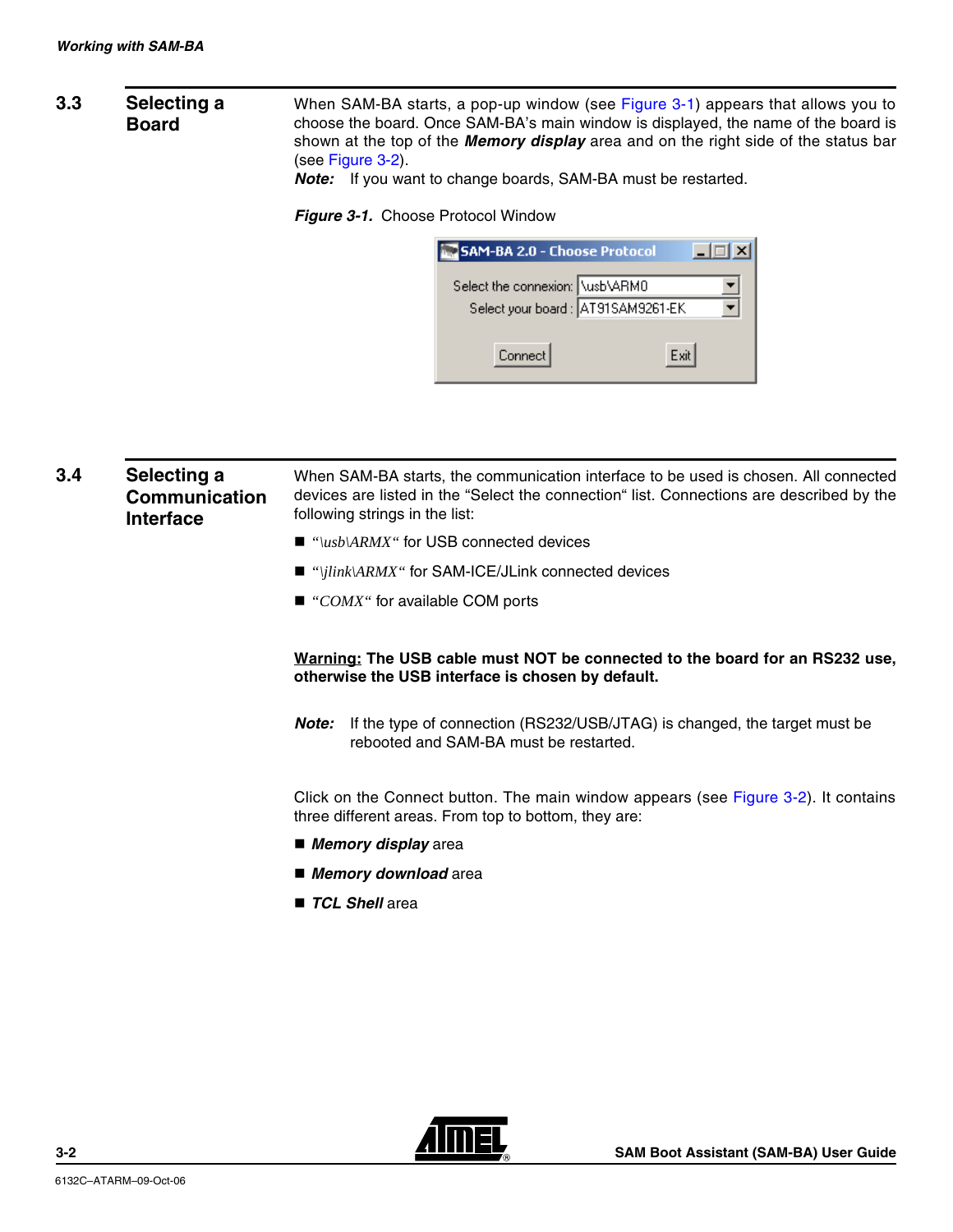### <span id="page-10-0"></span>*Figure 3-2.* SAM-BA Main Window

| <b>SAM-BA 2.0</b>                                               |                     |                                 |                                   |            | $-10x$                          |
|-----------------------------------------------------------------|---------------------|---------------------------------|-----------------------------------|------------|---------------------------------|
| Script File<br>File                                             | Link<br>Help        |                                 |                                   |            |                                 |
| AT91SAM9261 Memory Display:                                     |                     |                                 |                                   |            |                                 |
| Start Address: 0x300000                                         | Refresh             | Display format-                 |                                   |            |                                 |
| Size in byte(s): 0x100                                          |                     |                                 | C ascii C 8-bit C 16-bit C 32-bit |            |                                 |
| 0x00300000                                                      | OxA5825F7F          | Ox89BC670E                      | Ox79FBB9AC                        | OXF37EA4DC |                                 |
| 0x00300010                                                      | OxE3FB1E53          | 0x718DC926                      | 0x6F247D99                        | Ox58F6D6BB |                                 |
| 0x00300020                                                      | Ox5DOB769A          | OxC7F4E57E                      | OXA3BF7AB7                        | Ox2E37C413 |                                 |
| 0x00300030                                                      | 0x49C115A5          | OxE5C878D6                      | Ox0199DCE5                        | OxD35D435E |                                 |
| 0x00300040                                                      | Ox2FBC40E7          | OXAD2EODEO                      | OxEE6CD207                        | Ox9477217A |                                 |
| 0x00300050                                                      | Ox94A3F154          | 0x7449118D                      | Ox4EFF95F5                        | 0x944D9910 |                                 |
| 0x00300060                                                      | OX1E6BEEEC          | OxEE0782F9                      | 0xB545271C                        | OxE7317A38 |                                 |
| 0x00300070                                                      | 0x164C8674          | OX8ADE1ECO                      | Ox8A9D46ED                        | OxDF273F22 |                                 |
| 0x00300080                                                      | OXCCBA6856          | 0xB5D67B99                      | OXFE6EA3FB                        | Ox9712FOEF |                                 |
| 0x00300090                                                      | Ox6EBF0D97          | 0x4B415D47                      | 0x93992DDC                        | 0x47E93850 |                                 |
| 0x003000A0                                                      | 0xEEF15779          | 0x297F3537                      | OxB4EF3A46                        | Ox5DEFFAF7 |                                 |
| 0x003000B0                                                      | Ox9BF8AEEB          | 0x1EC91273                      | Ox2BED6A89                        | OxF2587EBF |                                 |
| $\blacktriangleleft$                                            |                     |                                 |                                   |            |                                 |
|                                                                 |                     |                                 |                                   |            |                                 |
| DataFlash AT45DB/DCB                                            | <b>NandFlash</b>    | SDRAM<br><b>SRAM</b>            |                                   |            |                                 |
| Download / Upload File                                          |                     |                                 |                                   |            |                                 |
| Send File Name:                                                 |                     |                                 |                                   | É          | Send File                       |
| Receive File Name:                                              |                     |                                 |                                   | Ê          | Receive File                    |
|                                                                 | Address: 0x20000000 | Size (For Receive File): 0x1000 | byte(s)                           |            | Compare sent file with memory   |
| Scripts                                                         |                     |                                 |                                   |            |                                 |
| Enable SDRAM                                                    |                     | Execute<br>$\blacktriangledown$ |                                   |            |                                 |
|                                                                 |                     |                                 |                                   |            |                                 |
|                                                                 |                     |                                 |                                   |            |                                 |
| loading history file  15 events added                           |                     |                                 |                                   |            |                                 |
| SAM-BA console display active (Tcl8.4.9 / Tk8.4.9)<br>(NT) 16 % |                     |                                 |                                   |            |                                 |
| (NT) 16 %                                                       |                     |                                 |                                   |            |                                 |
|                                                                 |                     |                                 |                                   |            |                                 |
|                                                                 |                     |                                 |                                   |            |                                 |
|                                                                 |                     |                                 |                                   |            | \usb\ARM0 Board: AT91SAM9261-EK |
|                                                                 |                     |                                 |                                   |            |                                 |

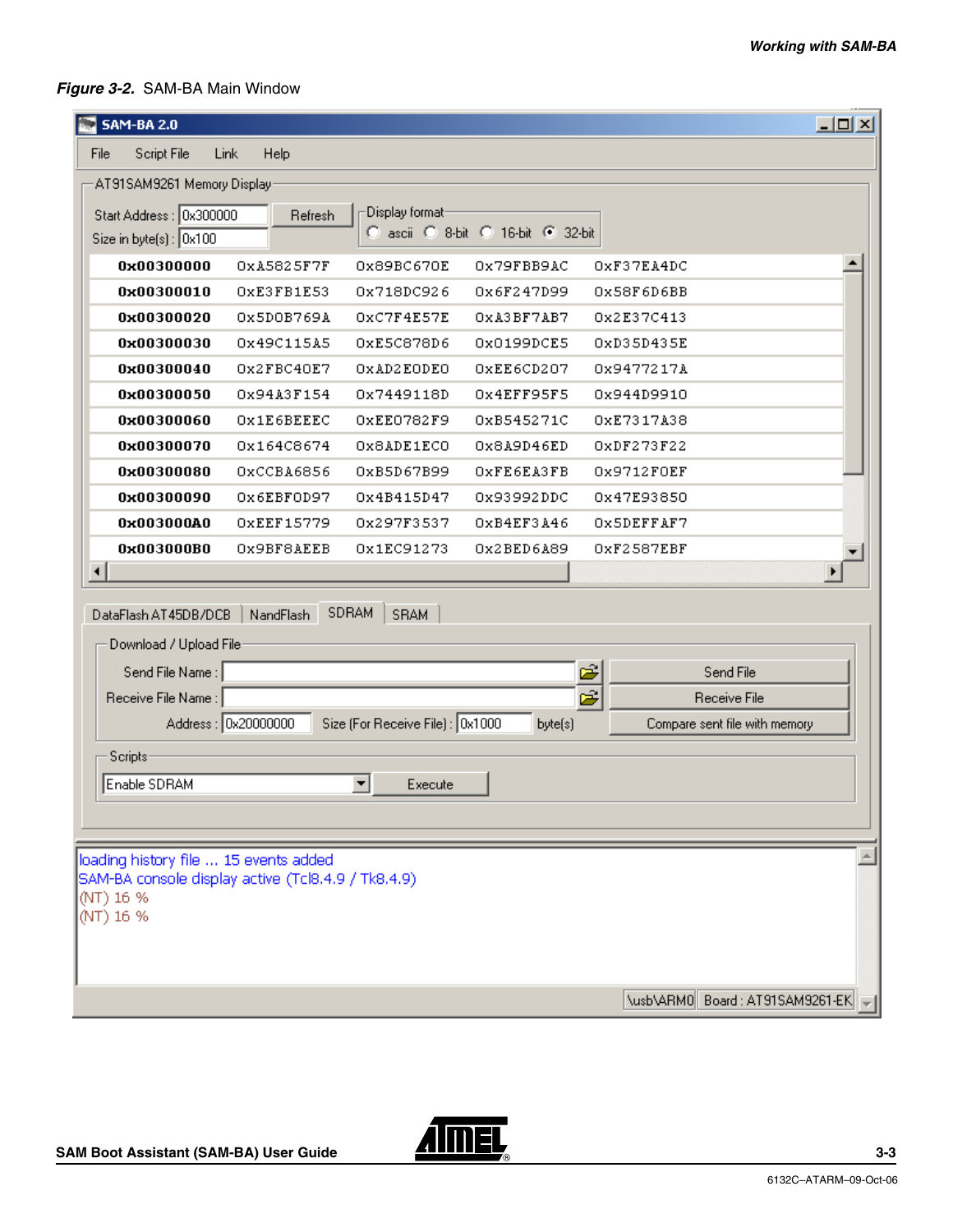#### <span id="page-11-0"></span>**3.5 Memory Display Area** In this area you can display a part of the microcontroller memory content. Three different display formats can be used: 32-bit word, 16-bit half-word or 8-bit byte, with a maximum display of 1024-byte long memory area. Values can also be edited by double-clicking on them (see [Section 3.5.2\)](#page-11-2).

*Note:* Only valid memory areas or system/user peripheral areas are displayed. An error message is written in the TCL Shell area (see [Section 3.7](#page-17-0)) if a forbidden address is supplied or if a memory overrun occurs.

### *Figure 3-3.* Memory Display Area

| AT91SAM9261 Memory Display-                        |            |                 |                                   |            |  |
|----------------------------------------------------|------------|-----------------|-----------------------------------|------------|--|
| Start Address : 0x300000<br>Size in byte(s): 0x100 | Refresh    | Display format- | C ascii C 8-bit C 16-bit C 32-bit |            |  |
| 0x00300000                                         | OxA7827F7F | 0x89BD670E      | Ox7DFBB9AC                        | OXF15EA4DC |  |
| 0x00300010                                         | OxE3FB1E13 | 0x718DC926      | 0x6F247D81                        | 0x58F6D27B |  |
| 0x00300020                                         | Ox5DOB76BA | OxC7F4E53E      | OXA3BF7AA7                        | 0x2E278C13 |  |
| 0x00300030                                         | 0x49C115A5 | 0xE5C878D6      | 0x2589DCE1                        | 0xD37C475E |  |
| 0x00300040                                         | Ox2FBCC4E7 | OxAD2EODEO      | OxEE6CD205                        | Ox9577297A |  |
| 0x00300050                                         | Ox9CA3E114 | 0x6449198D      | Ox4EFF95F5                        | 0x954D9910 |  |
| 0x00300060                                         | Ox1E6BEE7C | 0xEE0682F9      | 0xF445270C                        | OxE6316A38 |  |
| 0x00300070                                         | 0x164C8674 | OXAADE1ECO      | Ox8A9D46ED                        | OxDF277F22 |  |
| 0x00300080                                         | OXCCBA68D6 | OxB5F47BB9      | OXFE6EA3FB                        | 0x9752F0E7 |  |
| 0x00300090                                         | Ox6EBF4D97 | OxCBC15D47      | 0x93992DDC                        | 0x4FE93870 |  |
| 0x003000A0                                         | OxEEF17778 | 0x29773D37      | OXB4EE2A46                        | Ox5DEDFAF7 |  |
| 0x003000B0                                         | Ox9BF8AEEB | 0x5EC99272      | Ox2BED4A89                        | OxF2587EBF |  |
|                                                    |            |                 |                                   |            |  |

<span id="page-11-2"></span><span id="page-11-1"></span>

| 3.5.1 | <b>Read Memory</b><br><b>Content</b> | 1. Enter the address of the area you want to read in the Starting Address field.<br><b>Note:</b> If a wrong address value is entered, an error message is displayed in the TCL<br>Shell area. |
|-------|--------------------------------------|-----------------------------------------------------------------------------------------------------------------------------------------------------------------------------------------------|
|       |                                      | 2. Enter the size of the area to display.                                                                                                                                                     |
|       |                                      | <b>Note:</b> If a wrong size is entered, an error message is displayed in the TCL Shell area.                                                                                                 |
|       |                                      | 3. Choose display format: 32-bit word, 16-bit half-word or 8-bit byte. This<br>automatically refreshes the memory contents.                                                                   |
|       |                                      | 4. Press the <i>Refresh</i> button.                                                                                                                                                           |
| 3.5.2 | <b>Edit Memory</b>                   | Some memories and/or embedded peripherals can be edited:                                                                                                                                      |
|       | Content                              | Double-click on the value you want to update. An editable pop-up window<br>appears (see Figure 3-4).                                                                                          |
|       |                                      | <b>Note:</b> Only some memories can be updated this way, e.g., static RAM or SDRAM (if<br>previously initialized). If you try to write the other memory types, nothing hap-<br>pens.          |

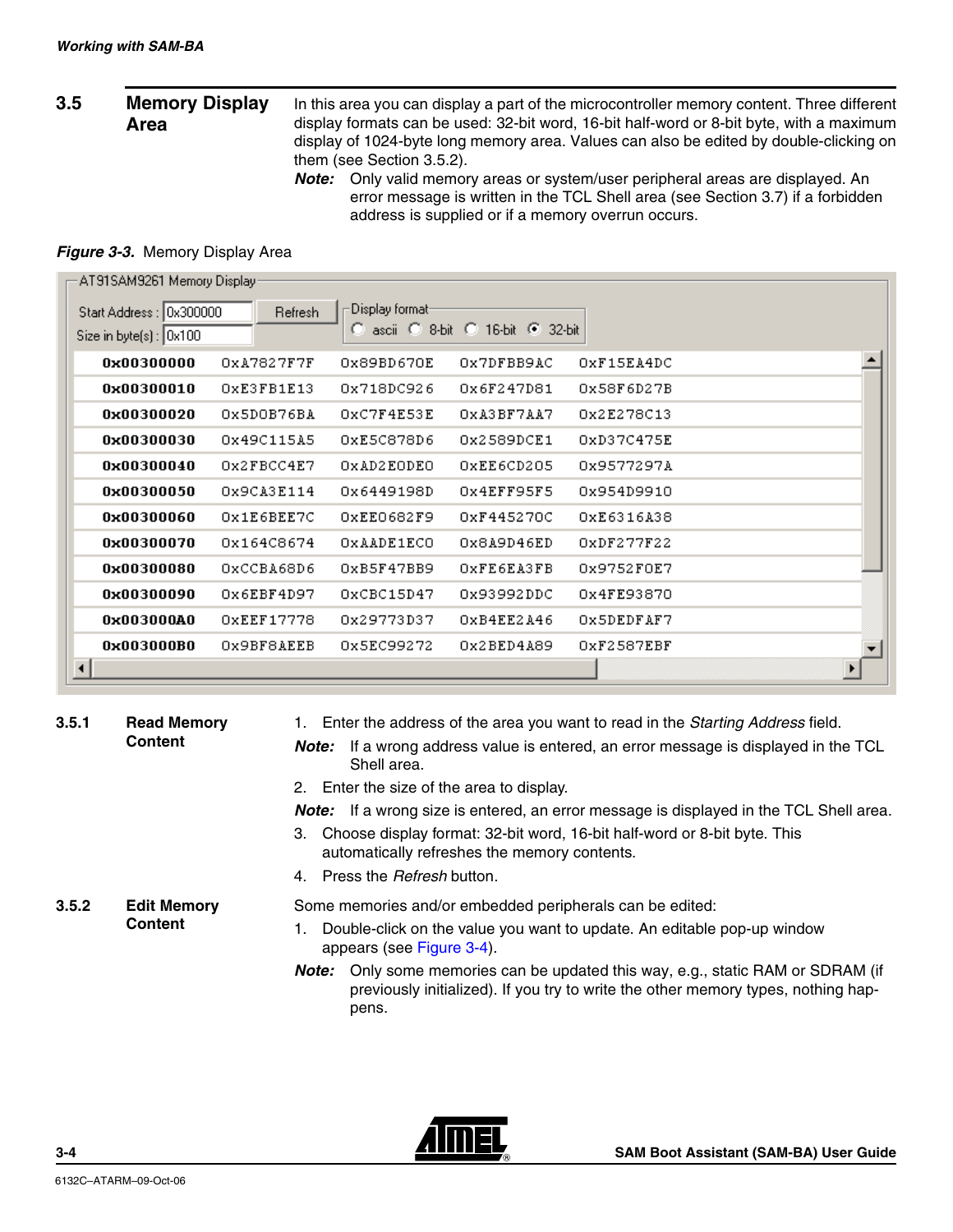#### <span id="page-12-2"></span>*Figure 3-4.* Update Memory Value Window

| <b>Update memory value</b> |        |
|----------------------------|--------|
| Address: 0x00300024        |        |
| Value: 0xC7F4E53E          |        |
| пк                         | Cancel |

- 2. Press OK to update the value in the *Memory display* area. The corresponding TCL command is displayed in the TCL Shell area.
- *Note:* Only the lowest bits of the value are taken into account if the format of the value entered is higher than the display format.

#### <span id="page-12-0"></span>**3.6 Memory Download Area** The *Memory download* area provides a simple way to upload and download data. For each memory, files can be sent and received and the target's memory content can be compared with a file on your computer (see [Figure 3-5\)](#page-12-3).

This area also gives access to some specific scripts for the different embedded memories (SRAM, SDRAM, Flash, DataFlash, etc.).

#### <span id="page-12-3"></span>*Figure 3-5.* Memory Download Area

| NandFlash<br>DataFlash AT 45DB/DCB | <b>SDRAM</b><br><b>SRAM</b>      |         |                               |  |  |  |  |
|------------------------------------|----------------------------------|---------|-------------------------------|--|--|--|--|
| Download / Upload File-            |                                  |         |                               |  |  |  |  |
| Send File Name:                    |                                  | ಜಿ      | Send File                     |  |  |  |  |
| Receive File Name:                 |                                  | Ê       | Receive File                  |  |  |  |  |
| Address: 0x20000000                | Size (For Receive File) : 0x1000 | byte(s) | Compare sent file with memory |  |  |  |  |
| Scripts                            |                                  |         |                               |  |  |  |  |
| Enable SDRAM<br>Execute            |                                  |         |                               |  |  |  |  |
|                                    |                                  |         |                               |  |  |  |  |

- <span id="page-12-1"></span>**3.6.1 Upload a File E** First, select the memory by clicking on its corresponding tab.
	- ! Enter the file name location in the *Send File name* field or open the file browser by clicking on the Open Folder button and select it.

If you enter a wrong file name, an error message will be displayed in the TCL Shell (see [Section 3.7\)](#page-17-0).

**E** Enter the destination address in the selected memory where the file should be written.

If you enter a forbidden address, or if your file overruns the memory size, an error message is displayed in the TCL Shell.

- *Note:* A forbidden address corresponds to an address outside the selected memory range address.
- Send the file using *the Send File* button. Make sure that the memory is correctly initialized before sending any data.

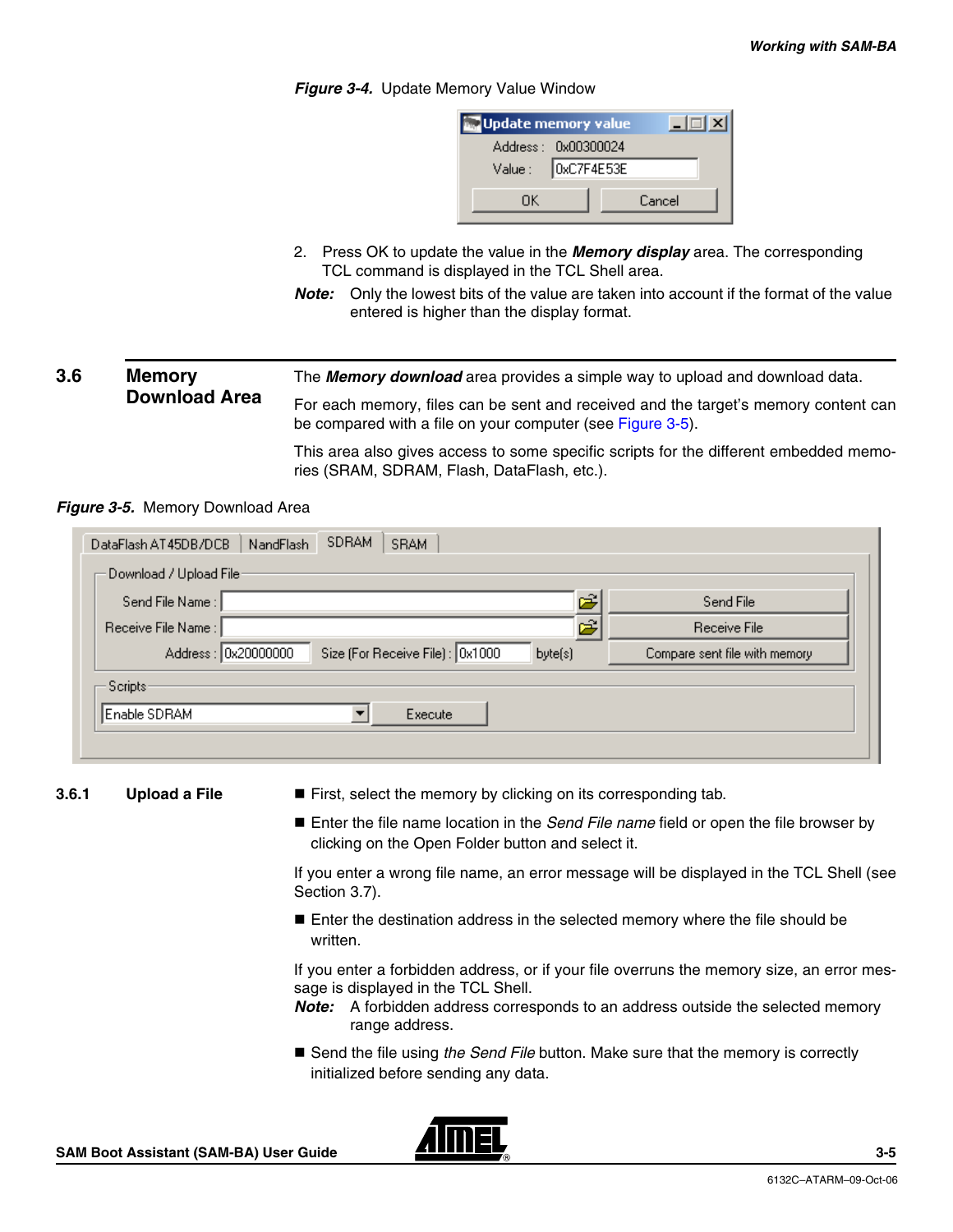#### *Working with SAM-BA*

- <span id="page-13-0"></span>**3.6.2 Download Data to a File**
- $\blacksquare$  First, select the memory by clicking on its corresponding tab.
- **E** file rim allemant *Enter in the Receive File name* field or open the file browser by clicking on the Open Folder button and select it.

If you enter a wrong file name, an error message is displayed in the TCL Shell (see [Sec](#page-17-0)[tion 3.7\)](#page-17-0).

- ! Enter the address of the first data to read in the *Address* field.
- Enter the data size to read in the *Size* field.

If you enter a forbidden address, or if your file size overruns the memory size, an error message is displayed in the TCL Shell.

*Note:* A forbidden address corresponds to an address outside the selected memory range address.

! Get data using *Receive File* button. Make sure that your memory is correctly initialized before getting any data.

<span id="page-13-1"></span>**3.6.3 Compare Memory with a File** Usually, this feature allows to check if a sent file was correctly written into the memory, but you can compare any files with your memory content. The comparison is made on the size of the selected file.

- First, select the concerned memory by clicking on its corresponding tab.
- ! Enter the file name location in the *Send File name* field or open the file browser by clicking on the Open Folder button and select it.

If you enter a wrong file name, an error message will be displayed in the TCL Shell (see [Section 3.7\)](#page-17-0).

! Enter the address of the first data to compare with the selected file in the *Address*  field.

If you enter a forbidden address, or if your file size overruns the memory size, an error message is displayed in the TCL Shell.

- *Note:* A forbidden address corresponds to an address outside the selected memory range address.
- Compare the selected file with the memory content using the *Compare sent file with memory* button. A message box is displayed if the file matches or not with the memory content of the file size. Make sure that your memory is correctly initialized before comparing any data.

#### *Figure 3-6.* Comparison Result Successful

| <b>Comparison Result</b>                                                              |  |
|---------------------------------------------------------------------------------------|--|
| Sent file & Memory area content (address: 0x300000, size: 6224 bytes) match exactly ! |  |
|                                                                                       |  |

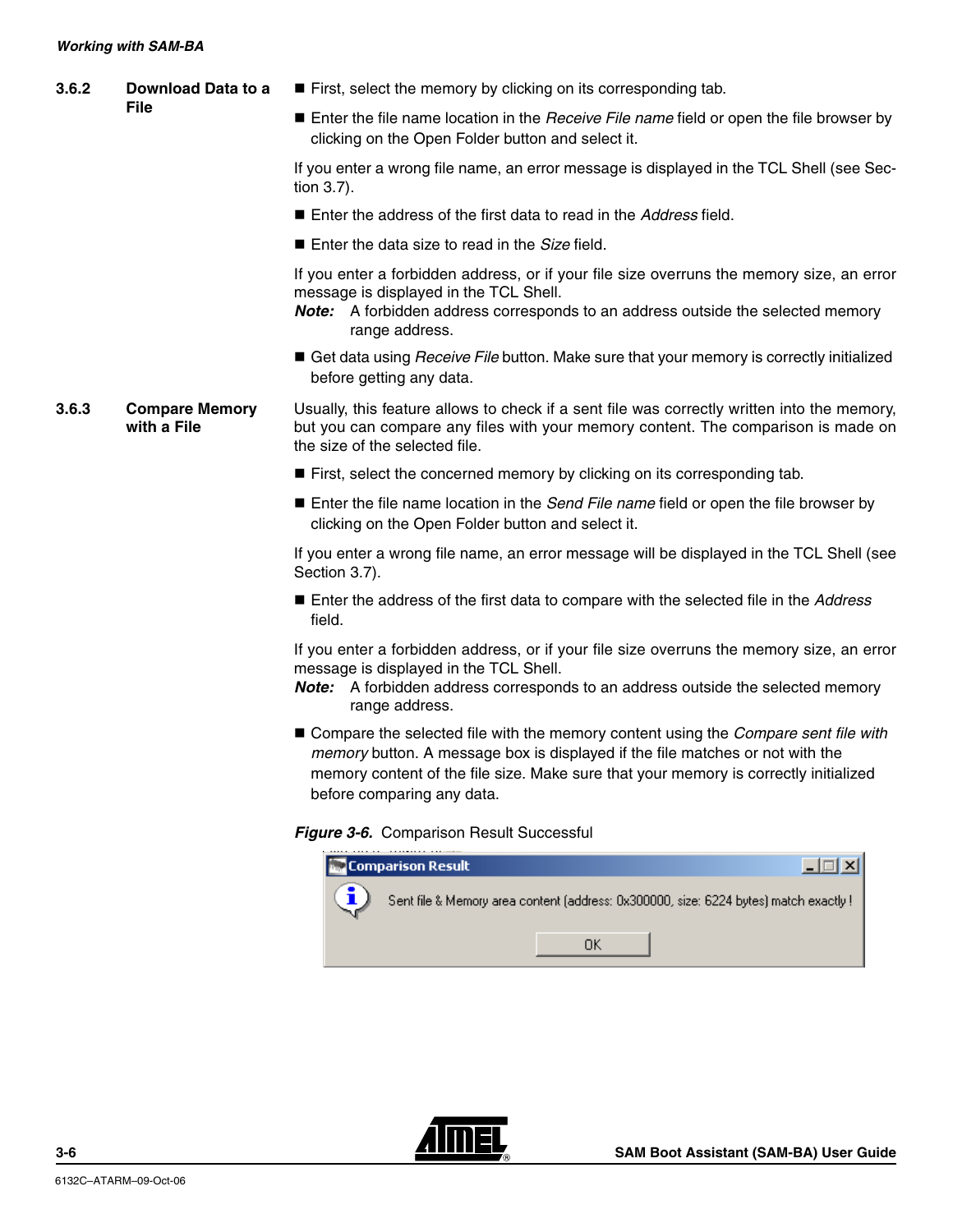#### *Figure 3-7.* Comparison Result Failed

| Comparison Result                                                                    |  |
|--------------------------------------------------------------------------------------|--|
| Sent file & Memory area content (address: 0x300002, size: 6224 bytes) do not match ! |  |
|                                                                                      |  |

#### <span id="page-14-0"></span>**3.6.4 Memory Scripts** For each memory some scripts may be supplied. Usually, these scripts allow you to configure and initialize quickly the corresponding memories (SDRAM initialization, erase all Flash, etc).

- To execute a script, select the memory by clicking on its tab.
- Select the script to launch in the list box.
- Click on the *Execute* button.
- *Note:* Messages which inform of the correct execution of the script are displayed in the TCL Shell (see [Section 3.7\)](#page-17-0) and/or through a message box.

#### <span id="page-14-2"></span><span id="page-14-1"></span>**3.6.5 NAND Flash Memory Algorithms** The following information concerns only AT91 parts that contain an External Bus Interface.

As a NAND Flash memory may contain invalid blocks, an Invalid Block Management algorithm has to be implemented.

If an invalid block is detected, it is skipped and data are written in the next block. The same principle has to be implemented in a user application in order to read data from a NAND Flash memory written by SAM-BA application.



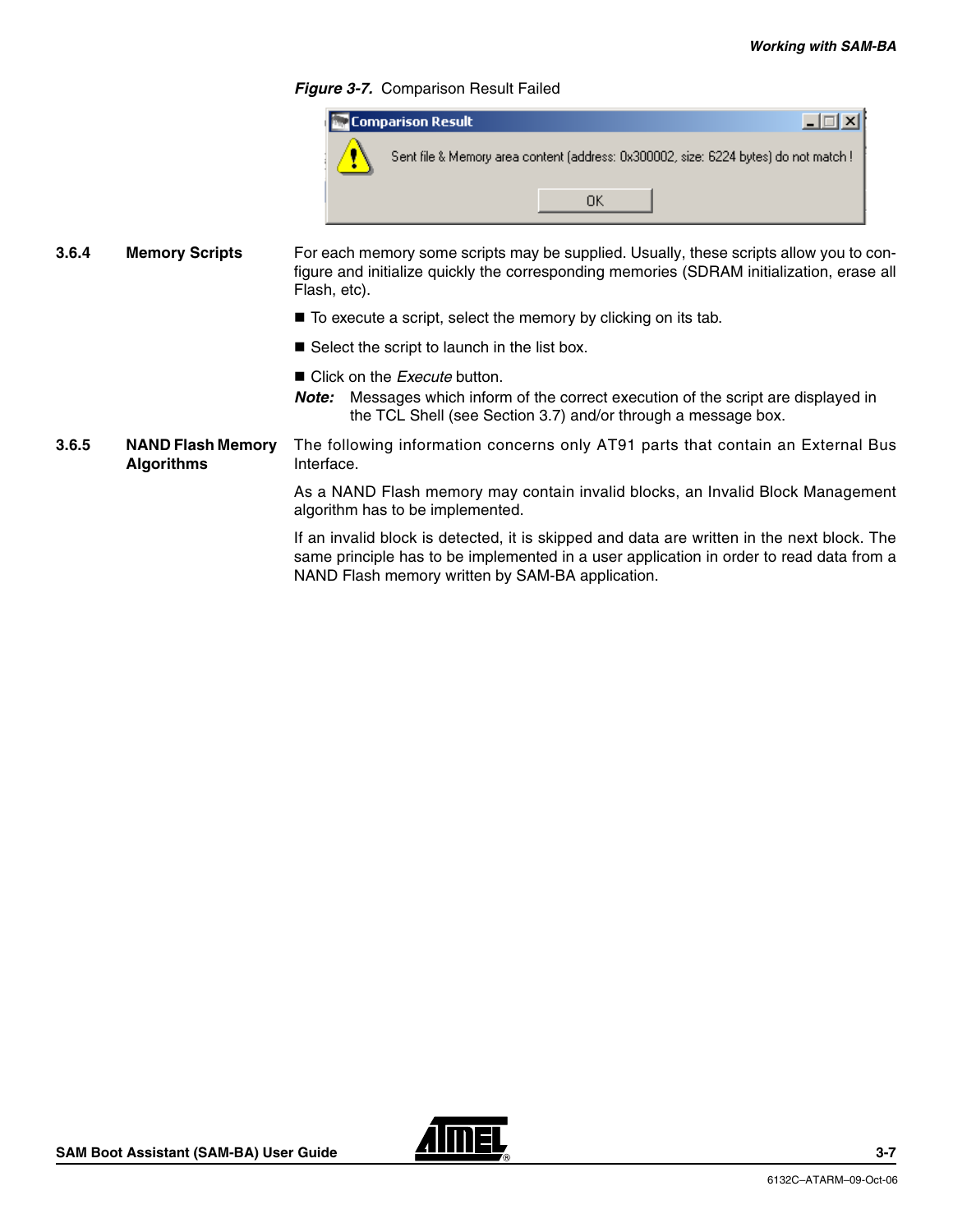#### <span id="page-15-1"></span><span id="page-15-0"></span>**3.6.5.1 SAM-BA NAND Flash Writing Algorithm**

*Figure 3-8.* SAM-BA NandFlash Writing Algorithm



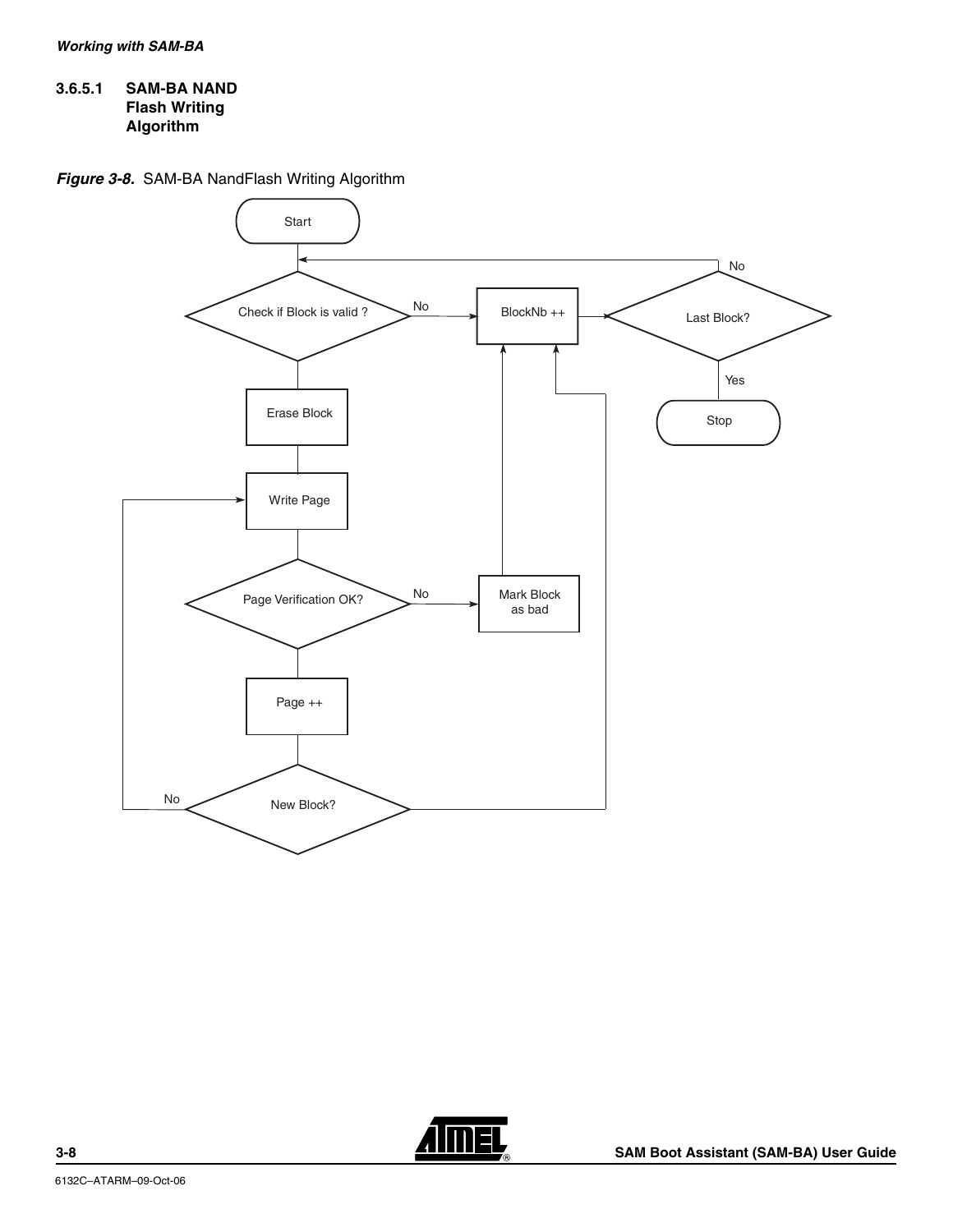### <span id="page-16-4"></span><span id="page-16-0"></span>**3.6.5.2 Invalid Block Management**

The SAM-BA application marks a NandFlash block as invalid by setting the "BadBlock Info" byte in the 8-byte Invalid Block Information structure (see [Figure 3-9\)](#page-16-3) to a value different from 0xFF. This is performed for the first two pages of each bad block.

<span id="page-16-3"></span>*Figure 3-9.* 8-byte Invalid Block Information structure located at the beginning of the spare location of the first two pages of a block

| Reserved |  | Reserved | <b>BadBlock</b><br>Info | Reserved |  |
|----------|--|----------|-------------------------|----------|--|

#### <span id="page-16-5"></span><span id="page-16-1"></span>**3.6.5.3 Reading NAND Flash from a User Application**

To read data from a NandFlash memory written by a SAM-BA application, a user application must implement the algorithm represented on [Figure 3-10](#page-16-2).

<span id="page-16-2"></span>*Figure 3-10.* SAM-BA NandFlash Writing Algorithm

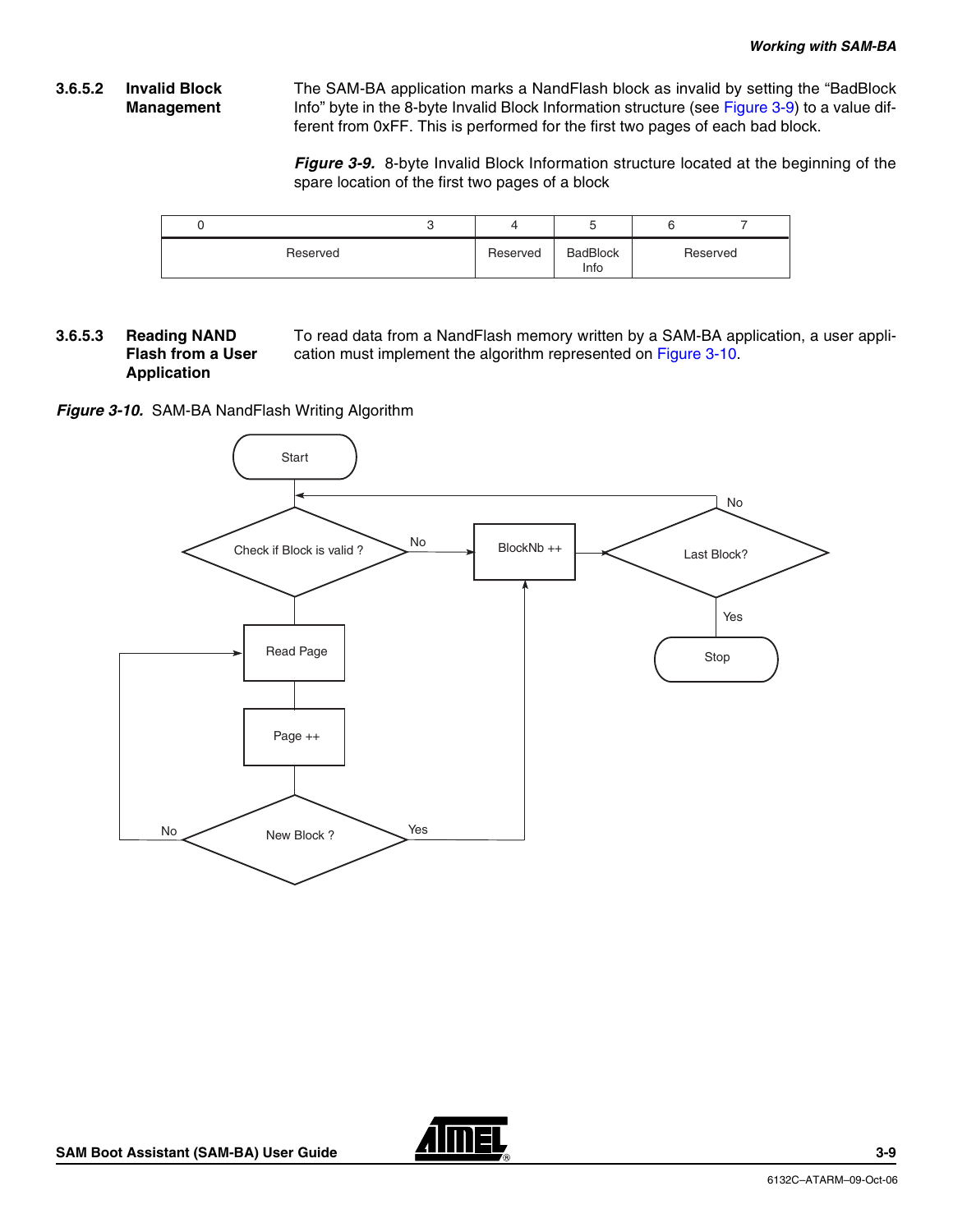<span id="page-17-0"></span>**3.7 TCL Shell Area** This is a standard TCL shell. Everything you type in the shell is interpreted by a TCL interpreter. This area gives you access to standard TCL commands. Type "*puts Welcome*" and you will get the result "*Welcome",* type *"expr 3 + 7"* and you will get the result *"10"* (see [Figure 3-12\)](#page-20-5).

#### *Figure 3-11.* TCL Shell Window

| loading history file  10 events added                       |
|-------------------------------------------------------------|
| SAM-BA console display active (Tcl8.4.9 / Tk8.4.9)          |
| $(NT)$ 11 %                                                 |
| (NT) 11 % puts Welcome                                      |
| <b>I</b> Welcome                                            |
| $(NT)$ 12 % expr 3 + 7                                      |
| $\begin{bmatrix} 10 \\ (\text{NT}) \ 13 \ \% \end{bmatrix}$ |
|                                                             |
|                                                             |
|                                                             |

#### \usb\ARM0|| Board : AT91SAM9261-EK

#### <span id="page-17-1"></span>**3.7.1 SAM-BA Built-in Commands** TCL is a commonly used scripting language for automation. This interpreted language offers a standard set of commands which can be extended by application specific commands written in C or other languages. Tutorials and a manual can be downloaded here: <http://www.tcl.tk/doc/>.

Specific commands have been added to the SAM-BA TCL interpreter to interface with AT91SAM devices. These basic commands can be used to easily build more complex routines. Please refer to the AT91 In-system Programmer (ISP) User Guide, Atmel Literature number 6224, Section 4, "AT91Boot\_TCL Interface" for a complete description of all available functions.

When SAM-BA starts, a structure containing board and connection information is set. This global variable name is target, and the global target statement must be declared in any procedure using an API function.

Target structure contents are:

- $\blacksquare$  handle: identifier of the link used to communicate with the target
- board: a string containing the board name (i.e.: "AT91SAM9261-EK")
- connection: connection type. Can be : "\usb\ARMx" for a USB link, "\jlink\ARMx" for a JTAG link, or "COMx" for a serial link (with x indicating the COM port used)
- comType: 1 for serial; 0 for other (USB or JTAG)

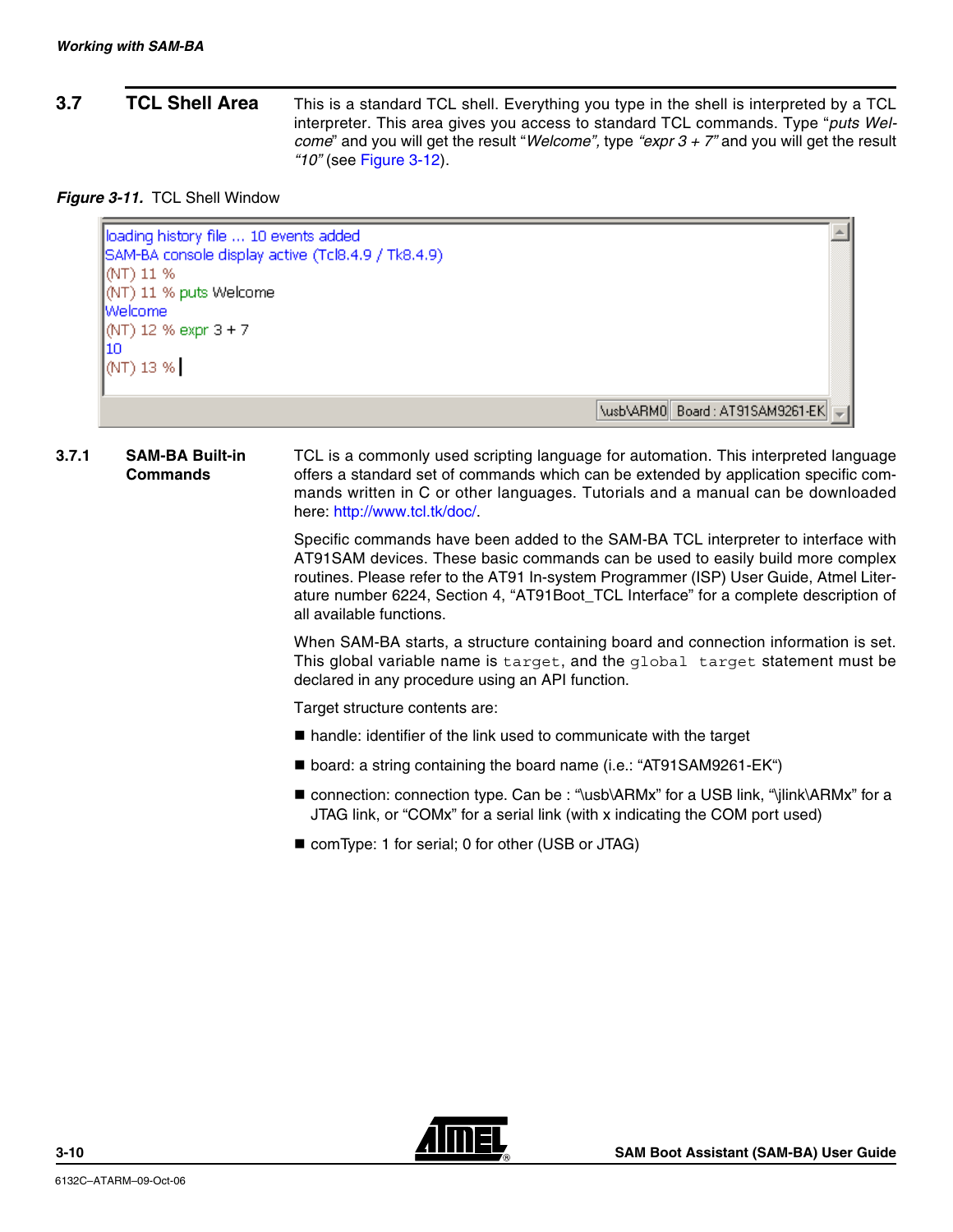These commands are mainly used to send and receive data from the device:

*Table 3-1.* Commands Available through the TCL Shell

| <b>Commands</b>        | Argument(s)                   | <b>Example</b>                                                 |
|------------------------|-------------------------------|----------------------------------------------------------------|
| <b>TCL Write Byte</b>  | Handle Value Address err_code | TCL_Write_Byte \$target(handle) 0xCA 0x200001 err_code         |
| <b>TCL Write Short</b> | Handle Value Address err code | TCL_Write_Short \$target(handle) 0xCAFE 0x200002 err_code      |
| TCL Write Int          | Handle Value Address err code | TCL_Write_Int \$target(handle) 0xCAFEDECA 0x200000<br>err code |
| TCL_Read_Byte          | Handle Address err_code       | TCL_Read_Byte \$target(handle) 0x200003 err_code               |
| <b>TCL Read Short</b>  | Handle Address err code       | <b>TCL_Read_Short</b> \$target(handle) 0x200002 err_code       |
| TCL Read Int           | Handle Address err_code       | TCL_Read_Int \$target(handle) 0x200000 err_code                |
| TCL_Compare            | "fileName1" "fileName2"       | TCL_Compare "C:/temp/file1.bin" "C:/temp/file2.bin"            |
| TCL_Go                 | Handle Address err code       | TCL_Go \$target(handle) 0x20008000 err_code                    |
| send file              | <b>Memory Name Address</b>    | send_file {SDRAM} "C:/temp/file1.bin" 0x20000000               |
| receive_file           | Memory Name Address Size      | receive_file {SDRAM} "C:/temp/file1.bin" 0x10000               |
| compare file           | Memory Name Address           | compare_file {SDRAM} "C:/temp/file1.bin" 0x20000000            |

#### Example:

# dummy err needs to be defined !!! set dummy\_err 0 TCL Go \$target(handle) 0x300000 dummy err

- ! Write commands: Write a byte (**TCL\_Write\_Byte**), a halfword (**TCL\_Write\_Short**) or a word (**TCL\_Write\_Int**) to the target.
	- *– Handle:* handler number of the communication link established with the board.
	- *Value*: byte, halfword or word to write in decimal or hexadecimal.
	- *Address*: address in decimal or hexadecimal.
	- *Output*: nothing.
- ! Read commands: Read a byte (**TCL\_Read\_Byte**), a halfword (**TCL\_Read\_Short**) or a word (**TCL\_Read\_Int**) from the target.
	- *– Handle:* handler number of the communication link established with the board.
	- *Address*: address in decimal or hexadecimal.
	- *Output*: the byte, halfword or word read in decimal.
- *Notes: 1.* **TCL\_Read\_Int** returns a signed integer in decimal. For example, reading with **TCL\_Read\_Int** \$target(handle) *0xFFFFFFFF* command returns *-1* whereas reading *0xFF* with **TCL\_Read\_Byte** command returns *255*.
	- *2.* To obtain the result in hexadecimal format, use the TCL "format" command:

puts [format "%x" [TCL\_Read\_Int \$target(handle) 0x300000 err\_code]]

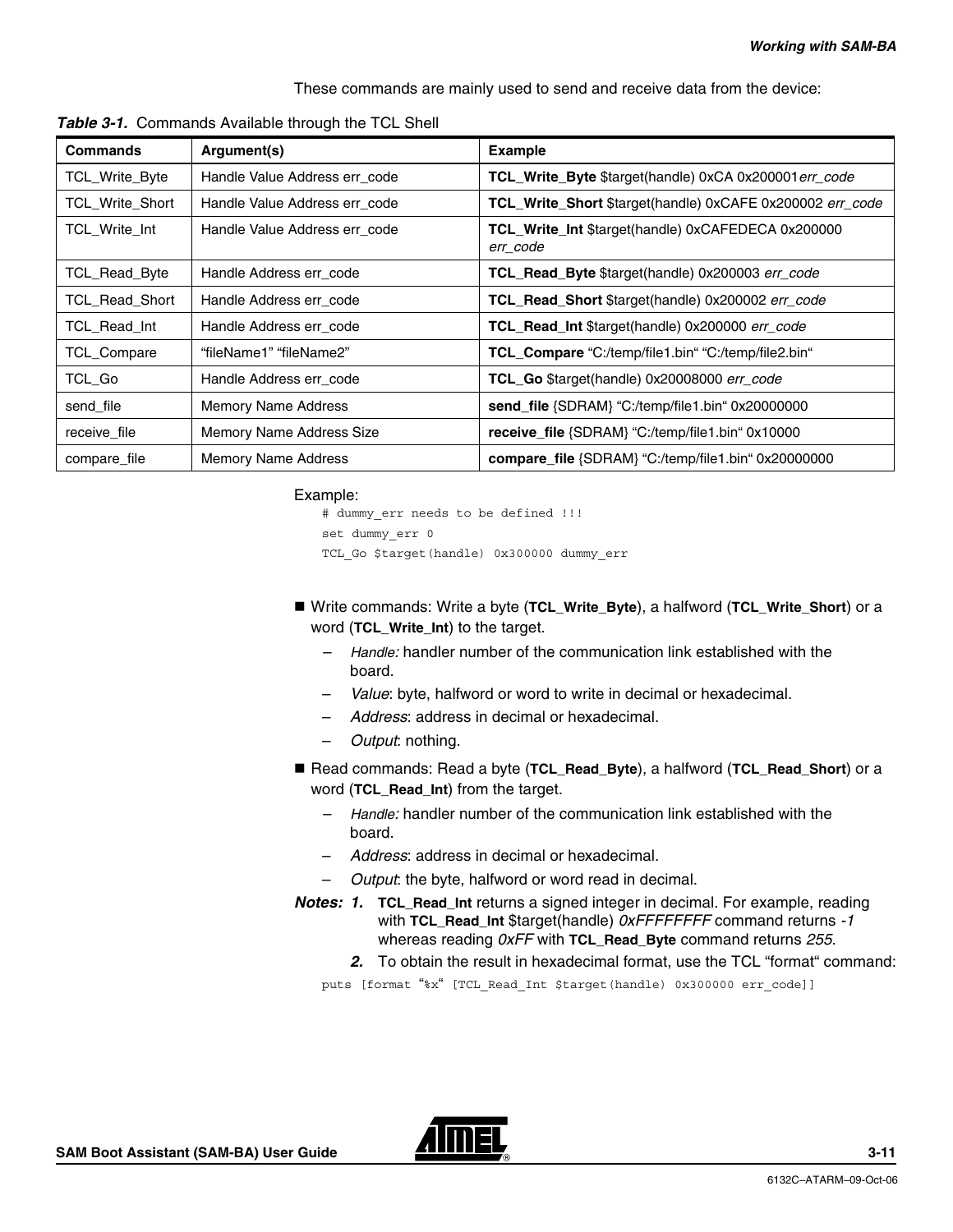- **E** send file : Send a file in a specified memory.
	- *Memory*: memory tag.
	- *Name*: absolute path file name (in quotes) or relative path from the current directory (in quotes).
	- *Address*: address in decimal or hexadecimal (in quotes).
	- *Output*: information about the corresponding command on the TCL Shell.
- receive\_file: Receive data into a file from a specified memory.
	- *Memory*: memory tag.
	- *Name*: absolute path file name in quotes or relative path (from the current directory) file name in quotes.
	- *Address*: address in decimal or hexadecimal (in quotes).
	- *Size*: size in decimal or hexadecimal (in quotes).
	- *Output*: information about the corresponding command on the TCL Shell.
- **compare\_file** : Compare a file with memory data.
	- *Memory*: memory tag.
	- *Name*: absolute path file name (in quotes) or relative path from the current directory (in quotes).
	- *Address*: address of the first data to compare with the file in decimal or hexadecimal (in quotes).
	- *Output*: information about the command progress on the TCL Shell.
- **TCL\_Compare** : Binary comparison of two files.
	- *fileName1*: absolute path file name (in quotes) or relative path from the current directory (in quotes) of the first file to compare.
	- *fileName2*: absolute path file name (in quotes) or relative path from the current directory (in quotes) of the second file to compare with the first.
	- *Output*: return 1 in case of error, 0 if files are identical.
- **TCL\_Go** : Jump to a specified address and execute the code.
	- *– Handle:* handler number of the communication link established with the board.
	- *Address*: address to jump to in decimal or hexadecimal.
- **Note: If you do not want to exit SAM-BA, the code must include lines that enable a return to the SAM-BA application. Otherwise, SAM-BA does not recover correctly.**

The memory tag (in curly brackets) is the name of the memory module defined in the memoryAlgo array in the board description file. For example: {DataFlash AT45DB/DCB}

**Warning:** If you leave SAM-BA, be sure to reboot your board before launching it the next time.

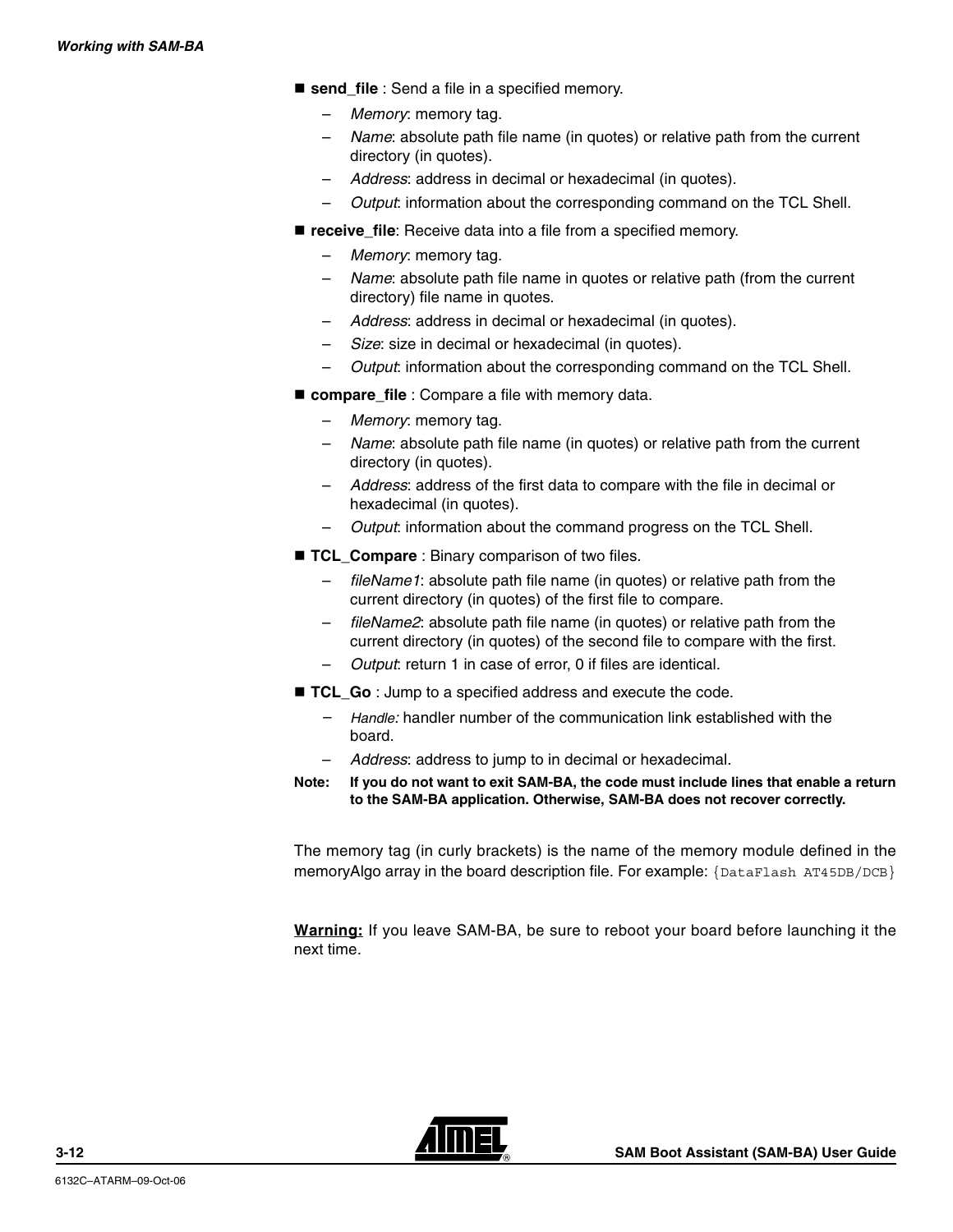<span id="page-20-1"></span><span id="page-20-0"></span>

| 3.8<br><b>Script File</b><br><b>Functionality</b> |                                          | SAM-BA allows you to create, edit and execute script files. A script file configures your<br>device easily or automatically runs significant scripts.                                                                                                                                                                                                                                    |  |
|---------------------------------------------------|------------------------------------------|------------------------------------------------------------------------------------------------------------------------------------------------------------------------------------------------------------------------------------------------------------------------------------------------------------------------------------------------------------------------------------------|--|
|                                                   |                                          | The Script File menu supplies commands to start and stop recording, to execute, reset,<br>edit and save the recording file.                                                                                                                                                                                                                                                              |  |
|                                                   |                                          | The name of the generate file is historyCommand.tcl.                                                                                                                                                                                                                                                                                                                                     |  |
| 3.8.1                                             | Start / Stop / Reset<br>Recording        | In the Script File menu, select Start Recording to begin the record. Now, all the com-<br>mands that are to be executed in the different blocks of the software are recorded in a<br>specific file called <i>historyCommand.tcl</i> . This file is located in the usr directory.<br><b>Note:</b> Only this file can be written through the Start / Stop / Reset Recording com-<br>mands. |  |
|                                                   |                                          | If the recording file is not reset, the new recorded commands are added at the end of the<br>historyCommand.tcl file.                                                                                                                                                                                                                                                                    |  |
|                                                   |                                          | When you want to stop recording, select Stop Recording in the menu.                                                                                                                                                                                                                                                                                                                      |  |
|                                                   |                                          | If you want to erase the <i>historyCommand.tcl</i> content, select <i>Reset Recording</i> .                                                                                                                                                                                                                                                                                              |  |
| 3.8.2                                             | <b>Editing the Script</b><br><b>File</b> | You have the possibility to edit the <i>historyCommand.tcl</i> recording file. Use the com-<br>mand Edit Script File in the Script File menu. A new window appears in which you can<br>edit and save the content. You can save your modified script in another file through the<br>Save file button. Thus several configuration scripts for specific use are available.                  |  |

#### <span id="page-20-5"></span><span id="page-20-2"></span>*Figure 3-12.* Script File Edition View

| C:/Program Files/ATMEL Corporation/AT91-ISP v1.4<br>/SAM-BA v2.0  - tkcon Edit                                                                                                                    |  |  |  |
|---------------------------------------------------------------------------------------------------------------------------------------------------------------------------------------------------|--|--|--|
| Save file                                                                                                                                                                                         |  |  |  |
| send_file {SRAM} "C:/Program Files/ATMEL Corporation/Binaries/BasicMouseSAM7S.bin" 0x300000 0<br>compare_file {SRAM} "C:/Program Files/ATMEL Corporation/Binaries/BasicMouseSAM7S.bin" 0x300000 0 |  |  |  |
|                                                                                                                                                                                                   |  |  |  |

#### <span id="page-20-6"></span><span id="page-20-3"></span>**3.8.3 Execute the Script File** As it is now possible for SAM-BA to execute TCL script files directly from a shell without using the GUI. There are two possibilities to execute a script file.

- See [Section 3.1 "Running SAM-BA"](#page-8-2) for more information on how to execute TCL script files from a shell.
- ! Use the command *Execute Script File* in the GUI *Script File* menu and enter the TCL file to execute. Messages that inform of the correct execution of the script are displayed in the TCL Shell and/or through message boxes.
- *Note:* All TCL commands can be executed through script files.

<span id="page-20-4"></span>**3.9 Deconnection** It is possible to close the current connection if necessary by clicking on the corresponding *Link/Disconnect* menu (see [Figure 3-13\)](#page-21-0).



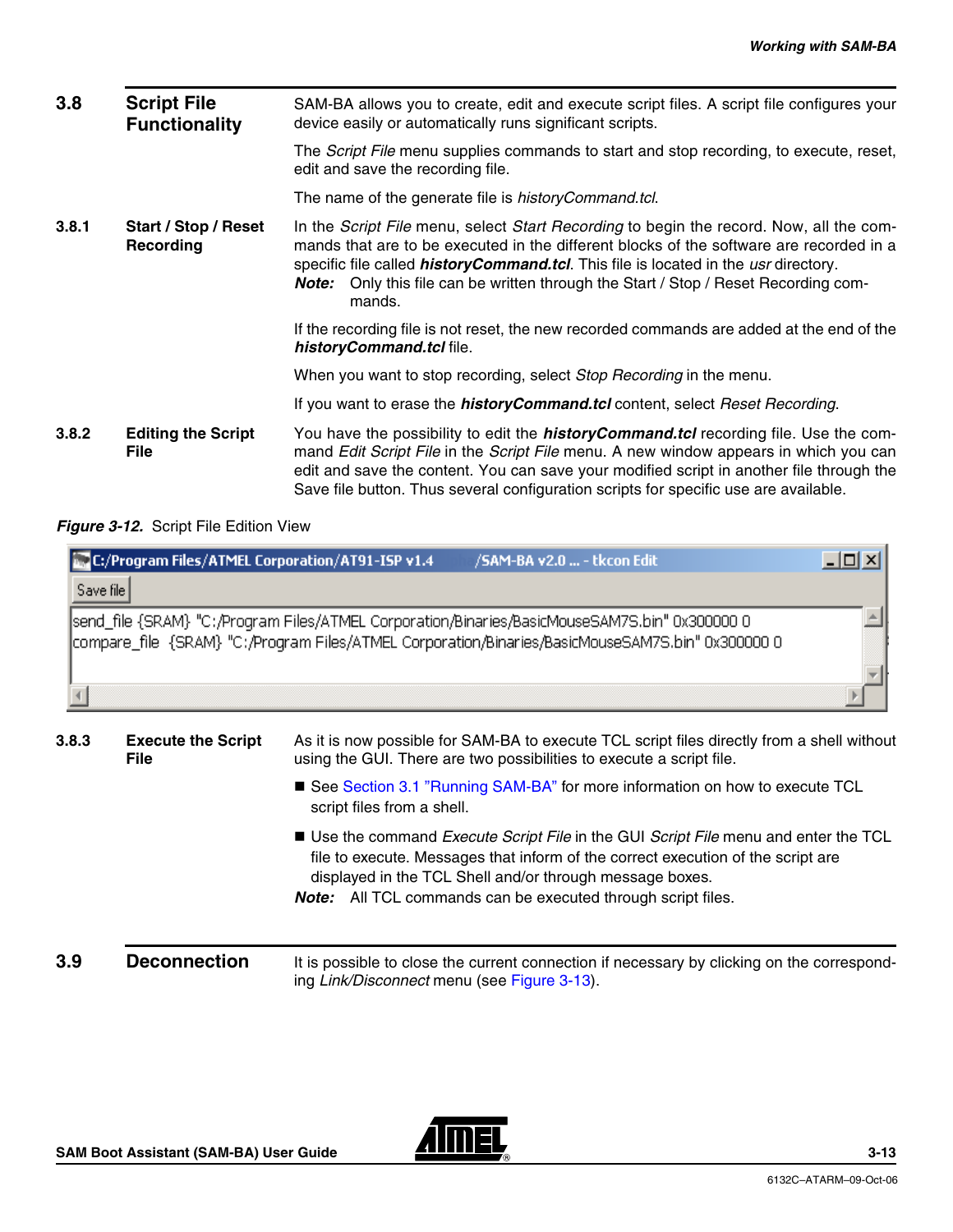<span id="page-21-0"></span>*Figure 3-13.* Link Menu

| <b>SAM-BA 2.0</b> |                         |      |            |         |
|-------------------|-------------------------|------|------------|---------|
| File              | Script File             | Link | Help       |         |
| AT91SAM9261 Mer   |                         |      | Disconnect |         |
|                   | Start Address: 0x300000 |      |            | Refresh |

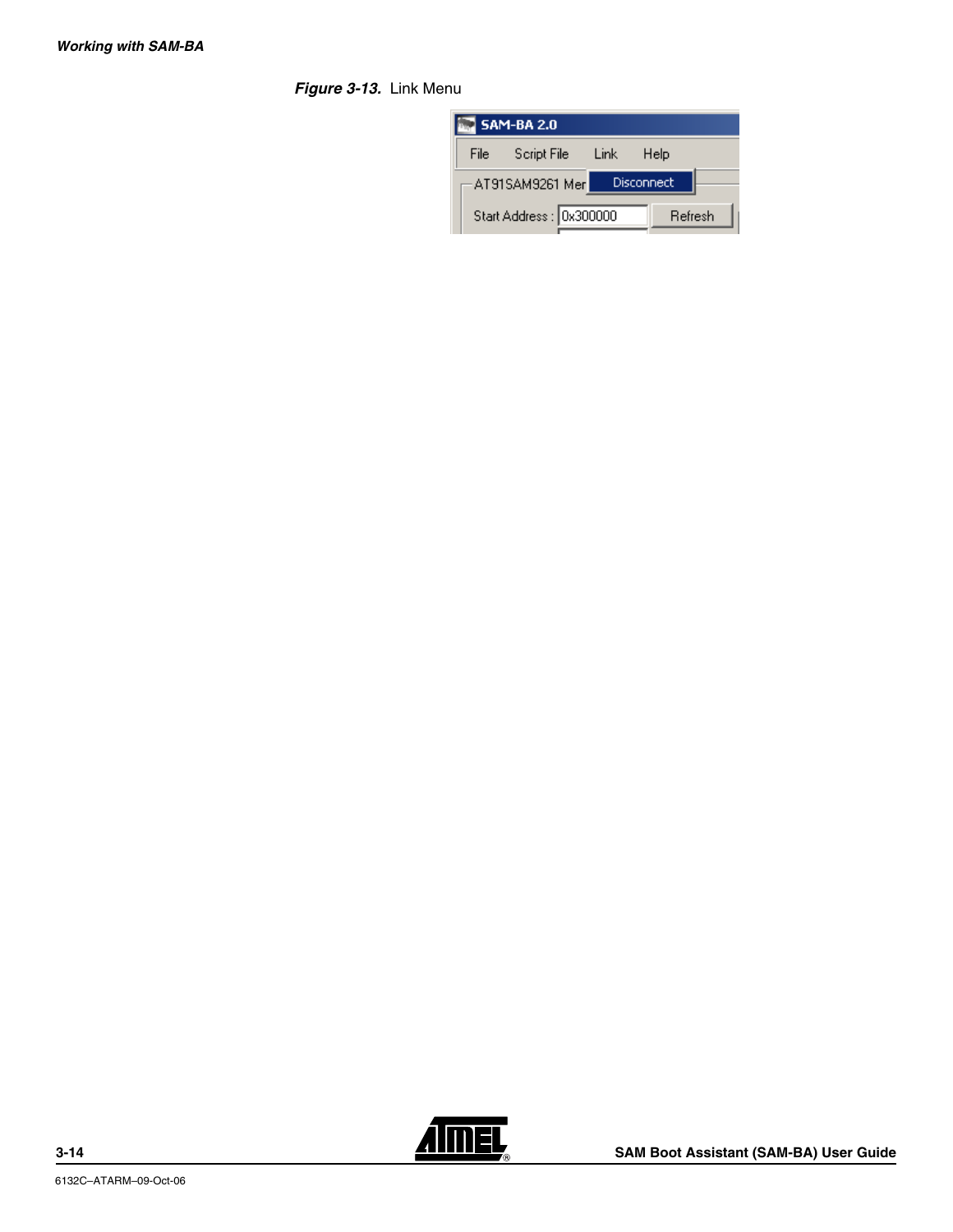<span id="page-22-0"></span>

## **Section 4**

# **Revision History**

### <span id="page-22-2"></span><span id="page-22-1"></span>**4.1 Revision History**

| Document Ref. | <b>Comments</b>                                                                                                                                                                                                                                                         | <b>Change Request Ref.</b> |
|---------------|-------------------------------------------------------------------------------------------------------------------------------------------------------------------------------------------------------------------------------------------------------------------------|----------------------------|
| 6132A         | First issue                                                                                                                                                                                                                                                             |                            |
|               | New feature: TCL scripts now executable directly from a shell: Section 1.2 "SAM-<br>BA Features", Section 3.1 "Running SAM-BA", Section 3.8.3 "Execute the<br>Script File".                                                                                             |                            |
| 6132B         | New sections on NandFlash memory management: Section 3.6.5 "NAND Flash<br>Memory Algorithms", Section 3.6.5.1 "SAM-BA NAND Flash Writing<br>Algorithm", Section 3.6.5.2 "Invalid Block Management" and Section 3.6.5.3<br>"Reading NAND Flash from a User Application". |                            |
| 6132C         | Major update to document, SAM-BA 2.0 provides new functions. All sections<br>updated.                                                                                                                                                                                   |                            |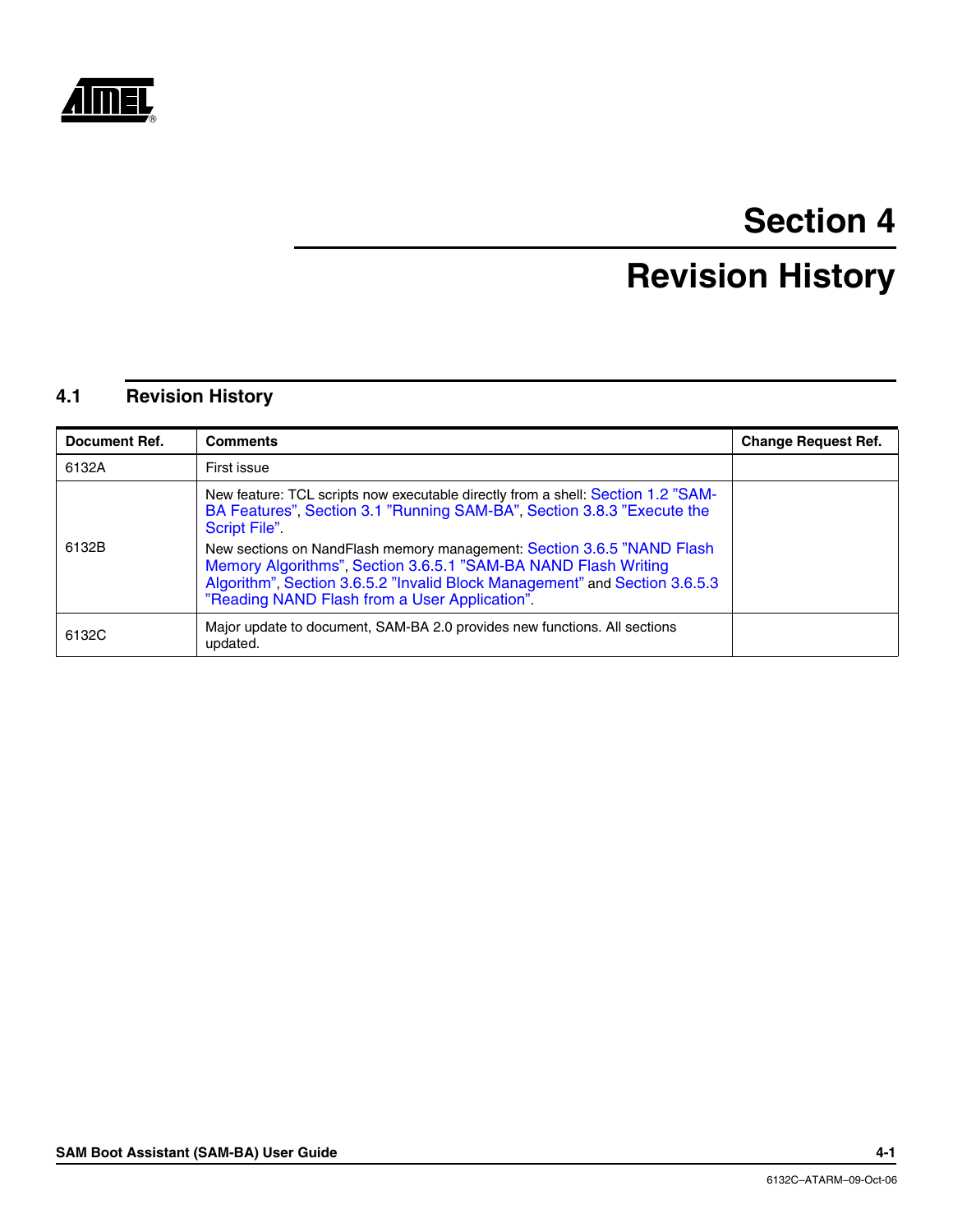*Revision History*